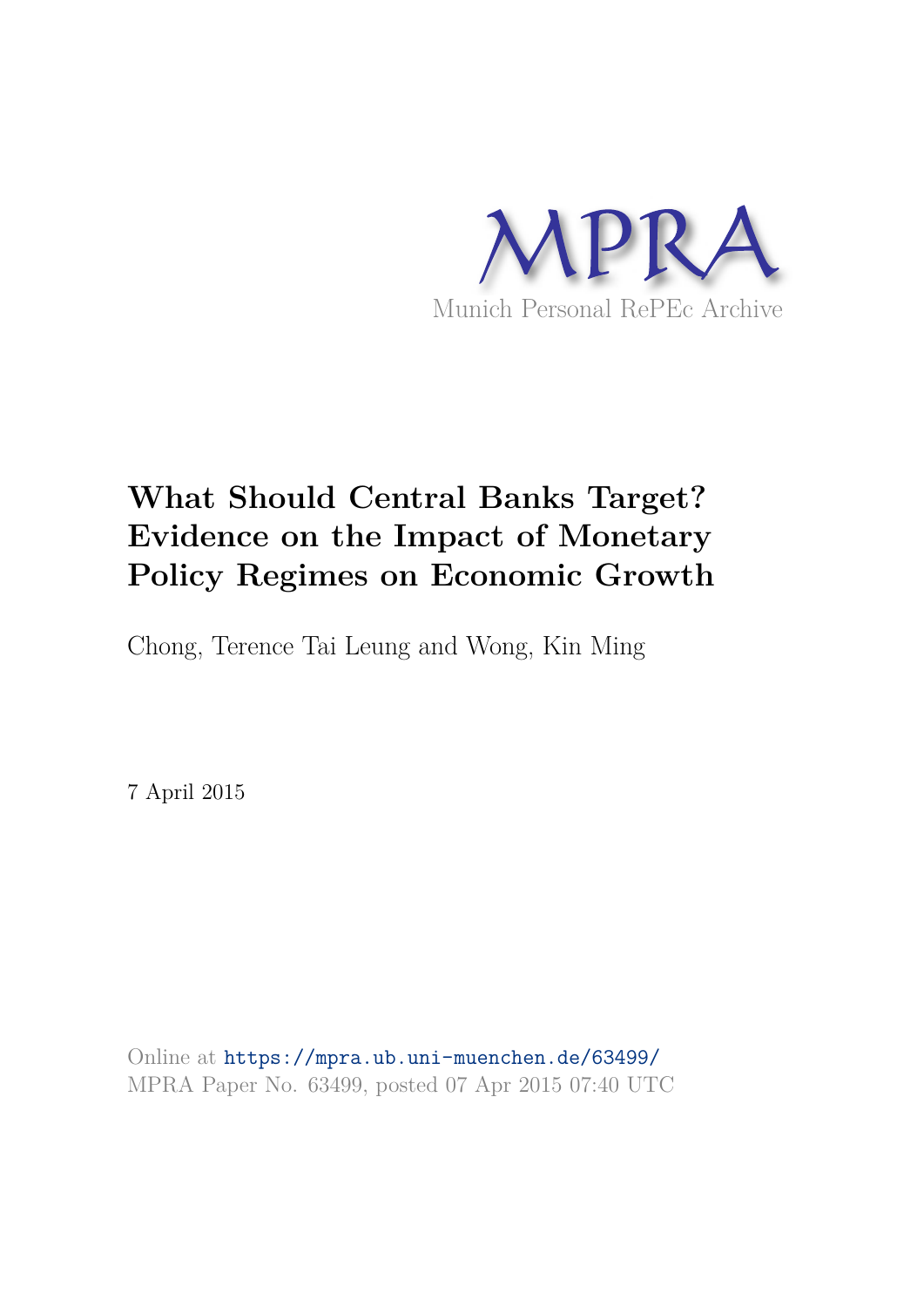# **What Should Central Banks Target? Evidence on the Impact of Monetary Policy Regimes on Economic Growth**

Kin-Ming  $Wong<sup>1</sup>$  and Terence Tai-Leung Chong<sup>2</sup>

#### 1/4/2015

#### **Abstract:**

Economists and policy-makers have long sought the ideal framework for monetary policy as it is arguably one of the most important tools for government to influence the economy. Exchange rate and inflation are believed to be the most appealing anchors for providing guidance to the conduct of monetary policy and are thus widely used in the real world. Most existing studies on the effect of exchange-rate arrangements and inflation targeting on economic growth suffer from the absence of a clear counterfactual, rendering it difficult to interpret their results. Based on a new classification scheme on monetary policy regimes, this paper helps to fill that gap by investigating the effect of monetary policy regimes on growth. Our results consistently support that an inflation targeting regime has a positive impact on economic growth when compared with an exchange-rate targeting regime.

#### **JEL Classifications**: E42, E52, E58, F43

**Keywords**: Monetary Policy Regimes; Inflation Targeting; Exchange-rate Targeting;

Economic Growth

<sup>&</sup>lt;sup>1</sup> Kin-Ming Wong, Department of Economics, The Chinese University of Hong Kong and Business Faculty, Chu Hai College of Higher Education, Hong Kong. Email: arieswong@chuhai.edu.hk.

<sup>&</sup>lt;sup>2</sup> Corresponding author: Terence Tai-Leung Chong, Department of Economics, The Chinese University of Hong Kong, Shatin, N.T., Hong Kong. Email: chong2064@cuhk.edu.hk.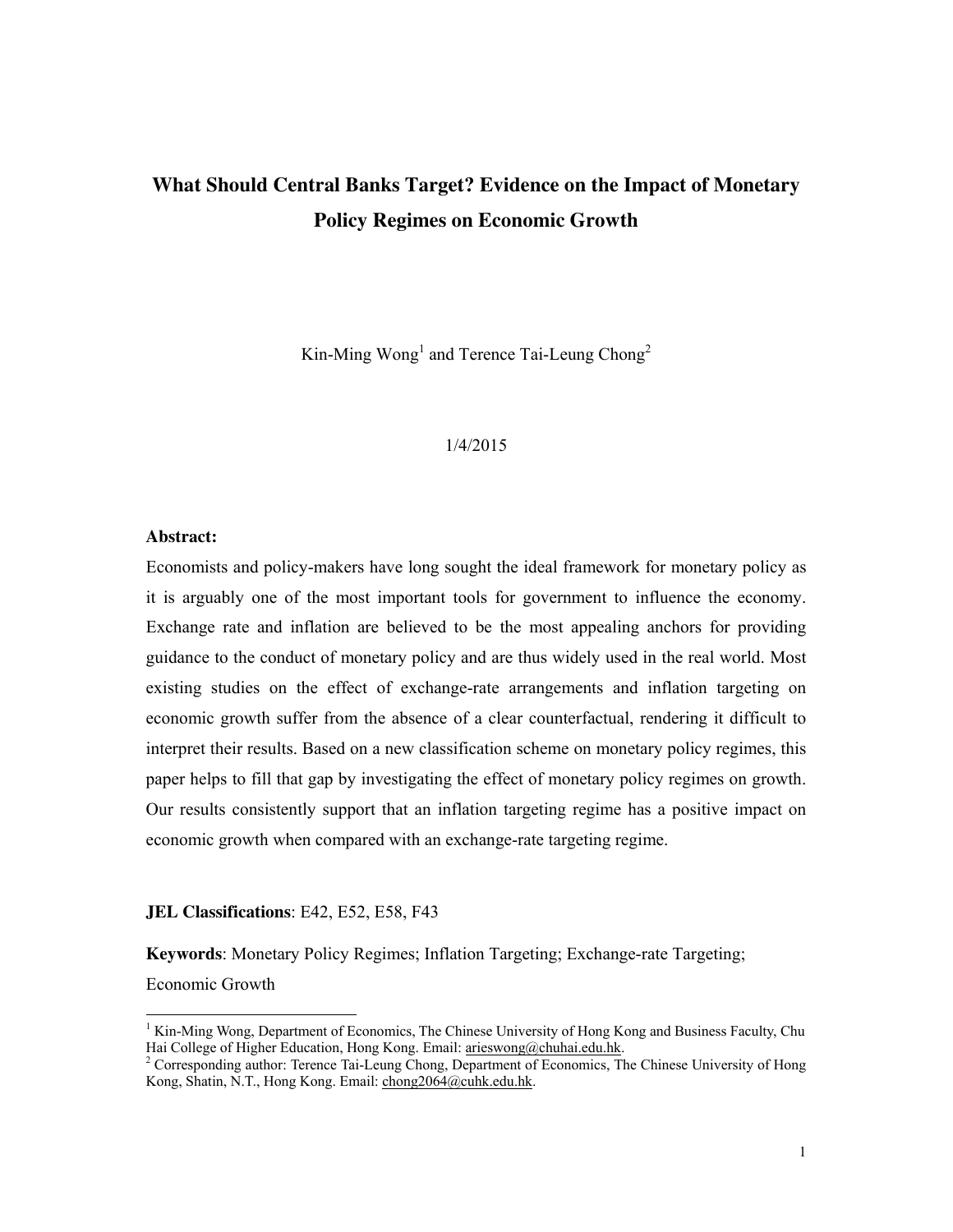*"In principle, one can only assess the effects of inflation targeting by having a clear alternative monetary policy regime as a benchmark. That is, to draw conclusions about inflation targeting, one must ask what it is being compared to."* 

Mark Gertler, Comment in Ball and Sheridan (2005)

#### **1. Introduction**

 $\overline{a}$ 

The modern fiat monetary system requires a nominal anchor to guide the conduct of monetary policy. Three nominal variables—exchange rate, monetary aggregate, and inflation—are suggested to be the most appealing anchors in the literature<sup>3</sup>. Exchange rate targeting has a great advantage in its simplicity and clarity, which is able to establish the credibility of monetary policy in a short time. Fixed exchange rate, on the other hand, imposes severe constraints on the ability of monetary authorities to respond to domestic shocks and is likely to be a target of speculative attacks. Inflation is a good candidate to guide monetary policy in its own right since price level stability is usually agreed to be the most important ultimate objective for central banks. Friedman (1968), however, argued that the link between monetary policy actions and inflation could be indirect, and targeting inflation is "therefore likely to make monetary policy itself a source of economic disturbance because of false stops and starts." Friedman instead suggests the use of monetary targeting but reminds that "perhaps, as our understanding of monetary phenomena advances, the situation will change." The situation did change when the relationship between money and economic variables became more and more unstable in the later period, creating great challenges to the monetary targeting strategy. There is wide agreement about the advantages and disadvantages of monetary policy regimes using alternative targets, but there is little agreement on their "net" effects in promoting economic growth.

 $3$  The three nominal variables are usually mentioned in the monetary policy literature; for example, see Friedman (1968), Bernanke et al. (1999) and Mishkin (1999).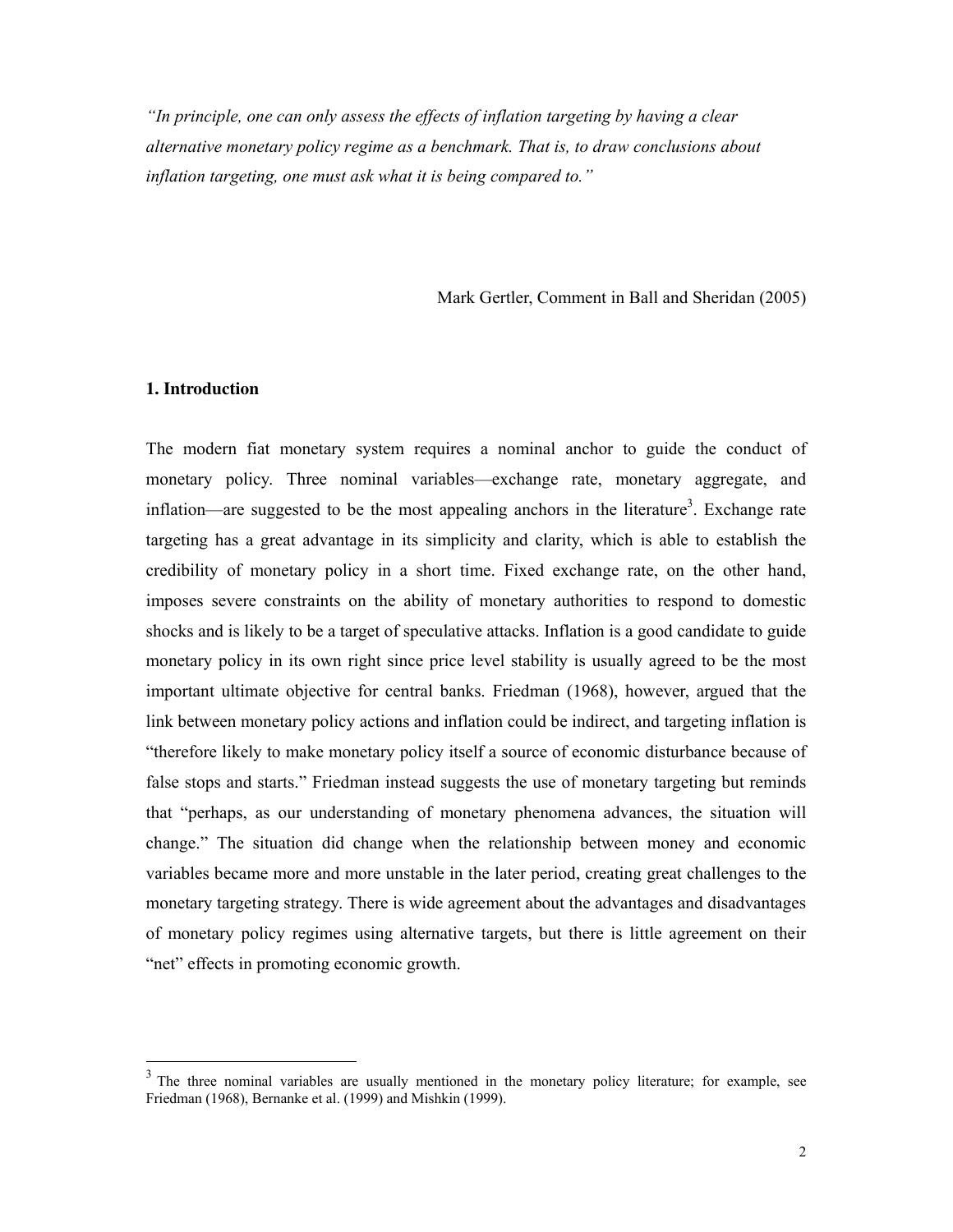There is a large literature on the theoretical evaluation of alternative monetary policy rules<sup>4</sup>, but the influence of alternative rules on growth critically depends on the assumptions of their effects on the adjustment to shocks and on anchoring the public's inflation expectations. The economic effect of alternative monetary policy regimes is therefore largely an empirical matter. Since the validity of seriously pursued monetary targeting strategy in the real world has been critically challenged<sup>5</sup>, the empirical literature is more focused on the economic performance of the exchange rate targeting and inflation targeting regimes.

The results on the relationship between economic growth and exchange rate arrangements are relatively mixed. Ghosh et al. (2003) and Klein and Shambaugh (2010) report higher economic growth for the fixed exchange rate regime. Frankel and Rose (2002) also provide indirect evidence that currency union, as the strongest form of fixed exchange rate, could promote economic growth through its positive effect on trade<sup>6</sup>. Levy-Yeyati and Sturzenegger (2003) and Husian et al. (2005), on the contrary, show that a flexible exchange rate arrangement achieves higher growth rate. One of the explanations of the mixed results may rest on the evidence provided by Aghion et al. (2009). Their results suggest that a flexible exchange rate promotes economic growth only above a certain threshold of financial development.

The inflation targeting monetary policy framework has been receiving increasing attention since the 1990s<sup>7</sup>. Bernanke et al. (1999) and Mishkin (1999) analyze the international experience of several inflation targeting countries using the case study approach and suggest that inflation targeting could be an ideal candidate for the modern monetary policy framework. Surprisingly, Ball and Sheridan (2005) and Ball (2011) and Walsh (2009) fail to reveal any significant effect of inflation targeting regime on growth using either difference-

<sup>&</sup>lt;sup>4</sup> Some of these examples include Svensson (1999), Rudebusch and Svensson (1999), and Jansen (2002).

<sup>&</sup>lt;sup>5</sup> Monetary targeting is said to have been a strategy mostly used in the 1970s. However, many studies, including Mishkin (2001), have argued that this strategy was not seriously pursued. Bernanke and Mishkin (1997) and Bernanke et al. (1999), on the other hand, suggest that many monetary targeting countries, including the two classic examples, Germany and Switzerland, are better viewed as "hybrid" inflation and monetary targeters and "distinction between inflation and money targeting is overstated." Other studies such as Bernanke and Mihov (1997) and Clarida et al. (1998) support these views with the estimations of policy reaction functions. Identification of the monetary targeting regime in the empirical classification is also rare. For example, Stone and Bhundia (2004) only classified 35 country-year observations as money anchor in their 1,353 data.

<sup>&</sup>lt;sup>6</sup> Indeed, there is large literature on the positive effect of currency union and fixed exchange rate on trade, including Rose (2000), Rose and Wincoop (2001), and Klein and Shambaugh (2006).

 $<sup>7</sup>$  See, for example, Rose (2007) on durability and exchange volatility, Mishkin and Schmidt-Hebbel (2007) and</sup> Lin and Ye (2007, 2009) on inflation and other studies on economic growth discussed in the paper.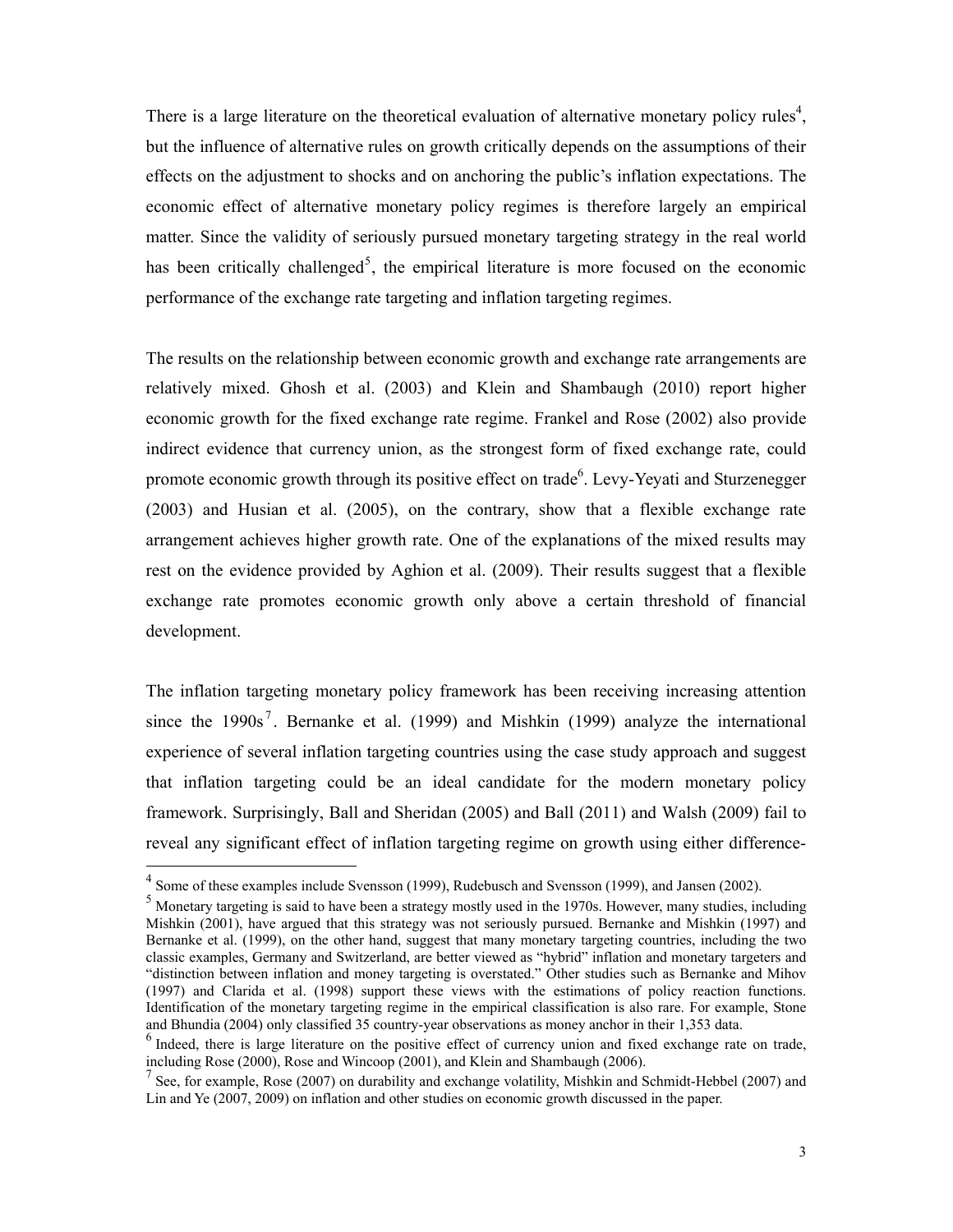in-difference or propensity score matching approach. Unlike the studies on exchange rate arrangements, the results of which are mainly based on *de facto* classification, the evaluation of the inflation targeting regime heavily relies on *de jure* classification using the official announcement of inflation target for identification. Several studies in the exchange rate literature, including Calvo and Reinhart (2002), Reinhart and Rogoff (2004) and Levy-Yeyati and Sturzenegger (2005), however, show that policies of many countries in practice may not be consistent with their publicly disclosed regimes. The assessment of economic performance according to the *de jure* classification could therefore be misleading.

Existing studies on the effect of exchange rate arrangements and inflation targeting on economic growth have one major imperfection—nearly all of them are isolated and separated in two areas of literature.<sup>8</sup> Research in the exchange rate arrangements literature classifies regimes into fixed and floating exchange rate regimes. While a fixed exchange rate is equivalent to an exchange rate targeting monetary policy, floating exchange rate is not a welldefined monetary policy, as suggested by Rose (2011). Similarly, the monetary policy of the non-inflation-targeting countries is usually ignored in the inflation targeting literature. As commented by Mark Gertler in Ball and Sheridan (2005), the absence of a benchmark with clear monetary policy makes assessment of the economic performance of an inflation targeting regime difficult to interpret. This isolation and separation, in turn, may be explained by the absence of a complete classification of monetary policy regimes<sup>9</sup>.

This paper examines the effect of monetary policy regimes on economic growth using the new classification of Wong and Chong (2014). This contributes to the literature by providing a direct comparison of two well-defined alternative monetary policy regimes, namely exchange rate targeting, and inflation targeting based on *de facto* classification. The main result of this paper shows that inflation targeting regime, when directly compared with the exchange rate targeting regime, reports a positive effect on economic growth. The estimation results under an augmented Solow model and other empirical growth models are similar. The finding is also robust under various model specifications, various methods to exclude outliers, and estimations using instrument variable.

<sup>&</sup>lt;sup>8</sup> Bailliu et al. (2003) is one of the exceptions and will be discussed in a later section.

<sup>&</sup>lt;sup>9</sup> A "De Facto Classification of Exchange Rate Regimes and Monetary Policy Frameworks" has been included in the IMF's Exchange Arrangements and Exchange Restrictions, but the classification is only available after 2001.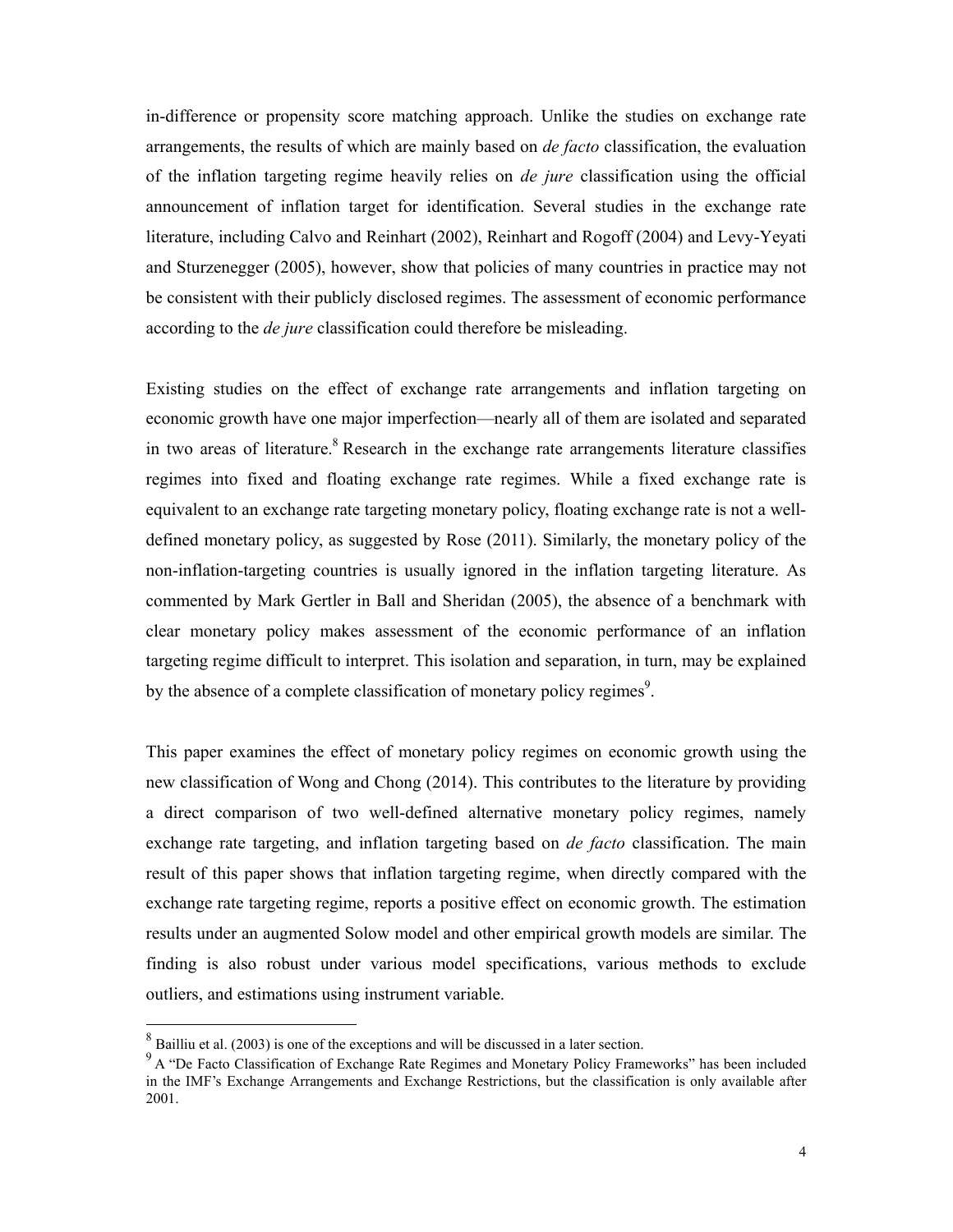The rest of the paper is organized as follows. Section 2 discusses the data and classification used in this paper. Section 3 presents a first pass of data using the propensity score matching approach. Section 4 provides the empirical evidences of the effect of monetary policy regimes using a simple augmented Solow model and other empirical growth models in the literature. Section 5 concludes the paper.

#### **2. Data and the Classification of Monetary Policy Regimes**

This study covers observations for the 228 countries report of the IMF over the post-Bretton Wood period from 1974 to  $2009<sup>10</sup>$ . Most of the economic data come from the databases of International Monetary Fund, World Bank, and Penn World Table prepared by Heston, Summer and Aten (2012). Data on crisis and schooling year are from the dataset of Reinhart and Rogoff (2011) and Barro and Lee (2010) respectively. Following the literature, structureadjusted trade openness is captured from the residual of a regression of total trade ratio on a set of structural variables. The details of sources and definitions of data are explained in Appendix A.

Studies on the economic performance of well-defined alternative monetary policy regimes are rare. Most notably, Bailiu et al. (2003) estimate the growth effect of pegged exchange rate regime and floating exchange rate regime with a nominal anchor for monetary policy. A twostep classification is used in their study. Observations with low exchange rate volatility are classified as pegged regime in the first stage, and the unclassified observations (i.e., countries with floating exchange rate) with a publicly announced nominal anchor in the monetary policy are further identified in the second stage. This classification strategy, however, could prove challenging for several reasons. First, classification which solely depends on the exchange rate volatility may misleadingly group countries with small shocks in a pegged regime, as argued by Levy-Yeyati and Sturzenegger (2005). Second, it is also not uncommon for inflation targeters such as New Zealand, Finland, and Norway to maintain relatively stable currencies with heavy intervention in foreign exchange markets in order to achieve stable inflation. These observations are likely to be classified as pegged regime in the first

 $10$  In some cases, the data of a country may not be available since the country does not exist in the entire sample period. Out of the 228 countries reported in the list of the IMF, 186 have been classified at least for one period.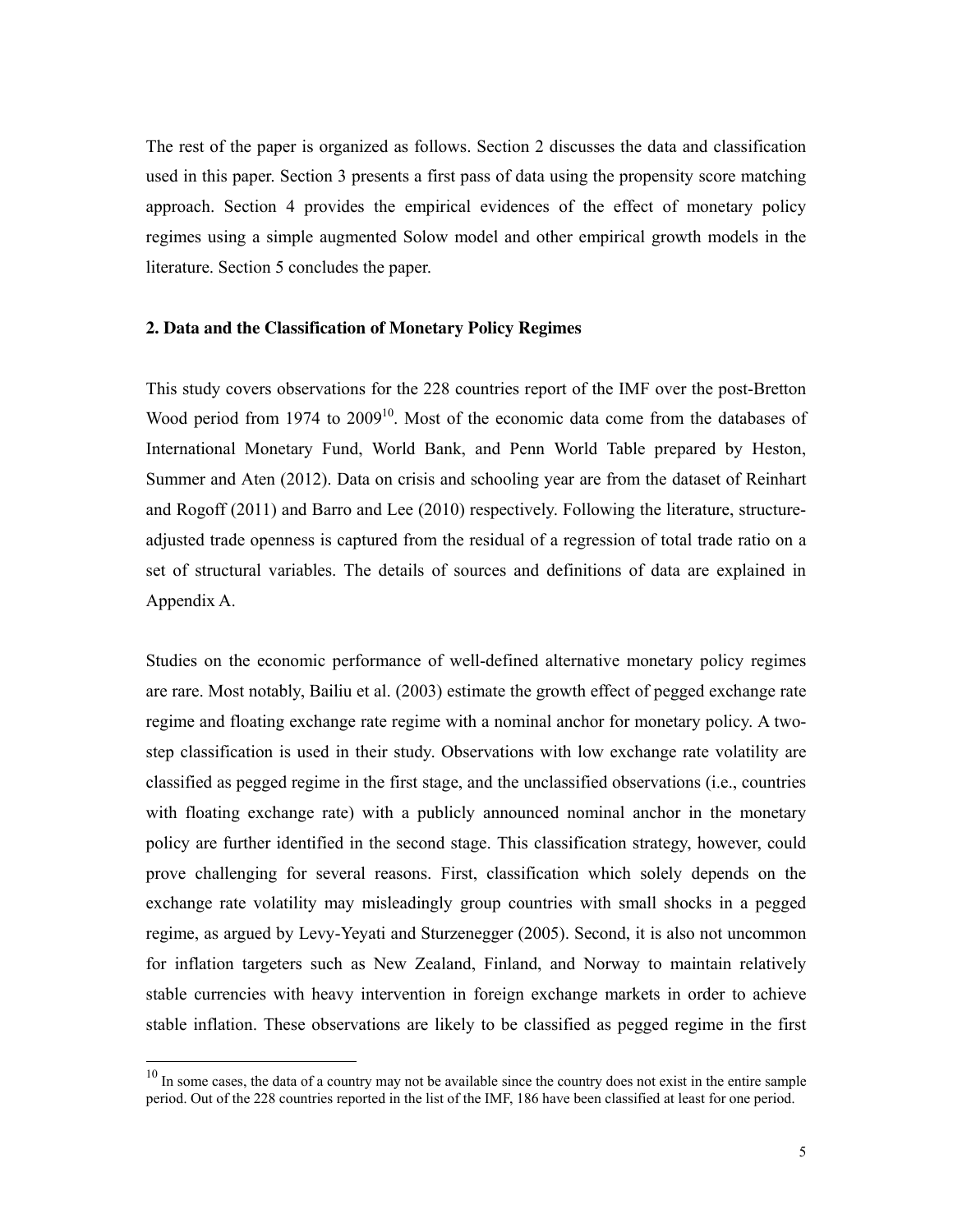step of classification. The misclassification of observations with smaller shock and low exchange rate volatility achieved by inflation targeting policy is therefore likely to result in an overestimation of the effect of pegged regime on growth.<sup>11</sup> Finally, the use of a publicly announced nominal anchor in the monetary policy in the second step also makes the classification for the floating regime with nominal anchor highly *de jure*.

This paper uses Wong and Chong's (2014) new *de facto* classification of monetary policy regimes to examine the effect of alternative monetary policy regimes on economic growth. In Wong and Chong (2014), country-year observations are grouped into two well-defined monetary policy regimes, exchange rate targeting and inflation targeting, according to the similarity in the observed volatility of the instrument variable, interest rate and two outcome variables, exchange rate and inflation rate using k-means cluster analysis. The inclusion of inflation targeting as the alternative policy framework in a simultaneous classification could avoid misplacing inflation targeting countries with low exchange rate volatility in the exchange rate targeting regime as in the two-step approach. For example, several well-known inflation targeters such as New Zealand, Finland, and Norway with heavy foreign exchange intervention are correctly classified as inflation targeting regime in Wong and Chong (2014). Interest rate, as the main instrument used in monetary policy, is also included in the classification to minimize the misclassification of observations with small shocks into either monetary policy regimes. $12$ 

#### **3. A First Pass at the Data with Propensity Score Matching**

 $\overline{a}$ 

This section presents a first pass at the data using propensity score matching method. Estimations from simple OLS are also provided for reference. The simple OLS provides a naïve comparison between the averages of two monetary policy regimes. Estimation using the propensity score matching, on the other hand, uses a control group to mimic a randomized experiment. To address the self-selection problem, the treatment group (i.e., the inflation targeting regime in this case) is matched to a control group with similar values in a set of

<sup>&</sup>lt;sup>11</sup> Indeed, Bailiu et al. (2003) report a higher growth effect for the pegged regime than floating regime with anchor using the mixed *de jure*-*de facto* approach (or hybrid mechanical rule used in the paper). This result is in contrast to the estimation obtained from a pure *de jure* approach based on official classification.

<sup>&</sup>lt;sup>12</sup> The robustness of classification, nevertheless, comes with a tradeoff of a number of inconclusive observations.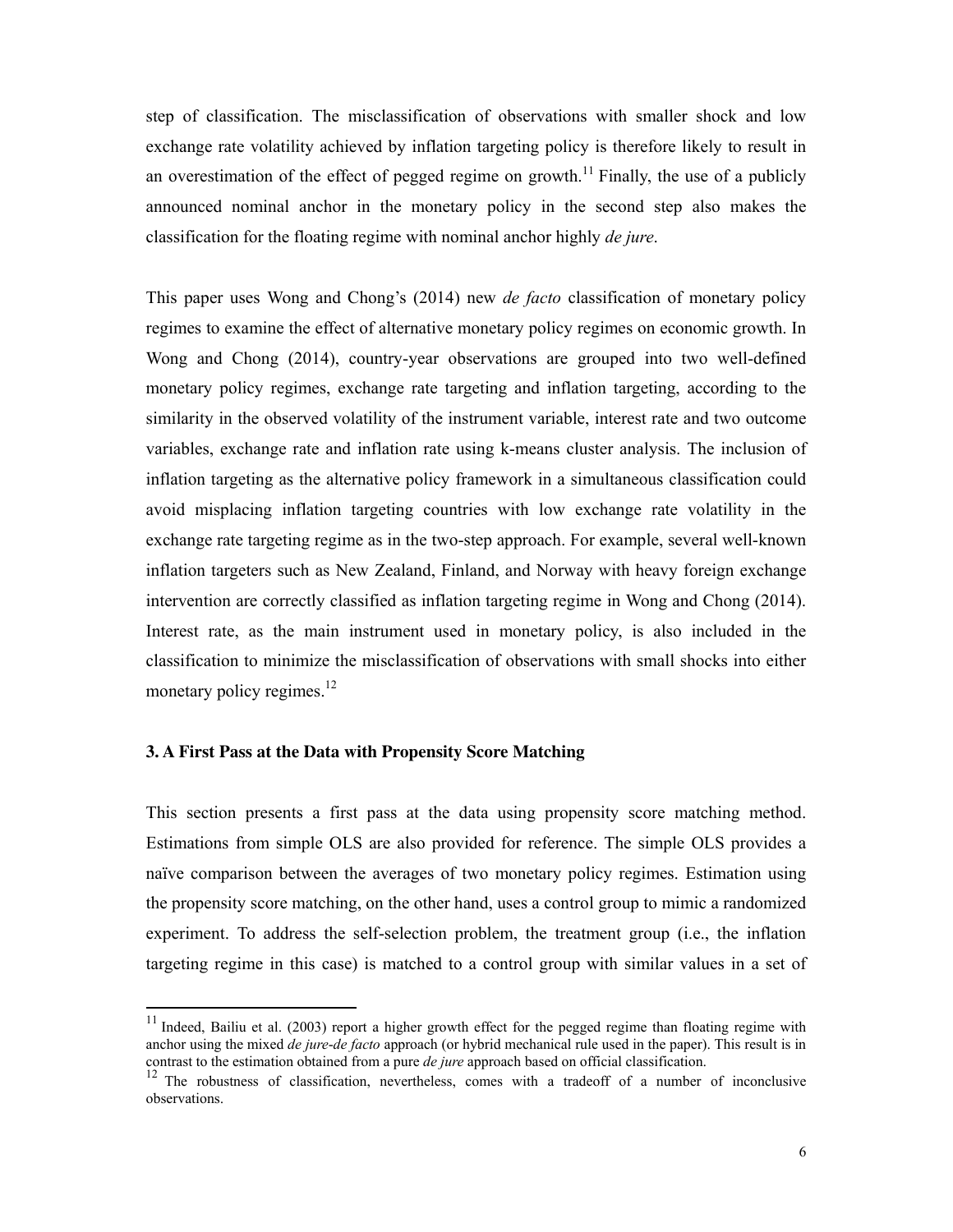control variables. In practice, a propensity score based on the probability of policy adoption estimated from Probit or Logit model is used for the matching. In this sense, propensity score matching method provides a more reasonable comparison for the economic performance between two monetary policy regimes.

|                         | Dependent variable: Dummy for Inflation Targeting |             |  |
|-------------------------|---------------------------------------------------|-------------|--|
|                         | (1)                                               | (2)         |  |
| Real GDP (in log)       | $-0.126***$                                       | $0.236***$  |  |
|                         | (0.034)                                           | (0.089)     |  |
| Trade openness          | $-1.218***$                                       | $-0.009$    |  |
|                         | (0.300)                                           | (0.008)     |  |
| Trade concentration     | $-0.353$                                          | 0.002       |  |
|                         | (0.363)                                           | (0.010)     |  |
| Capital openness        | $-4.206***$                                       | $-8.111***$ |  |
|                         | (0.951)                                           | (2.939)     |  |
| Years in office         | $-0.029***$                                       | $-0.024$    |  |
|                         | (0.007)                                           | (0.021)     |  |
| <b>Advanced Country</b> | $1.710***$                                        | $2.063***$  |  |
|                         | (0.179)                                           | (0.468)     |  |
| <b>Emerging Country</b> | $0.890***$                                        | $0.762**$   |  |
|                         | (0.160)                                           | (0.389)     |  |
|                         |                                                   |             |  |
| N                       | 2,516                                             | 411         |  |
| Pseudo R2               | 0.229                                             | 0.193       |  |
|                         |                                                   |             |  |

**Table 1. Probit Regression Results for Inflation Targeting Regime** 

*All regressions include an intercept and year dummies.* 

*Standard errors are in parentheses. \*\*\*, \*\*, and \* represent significance at 1%, 5%, and 10%, respectively.*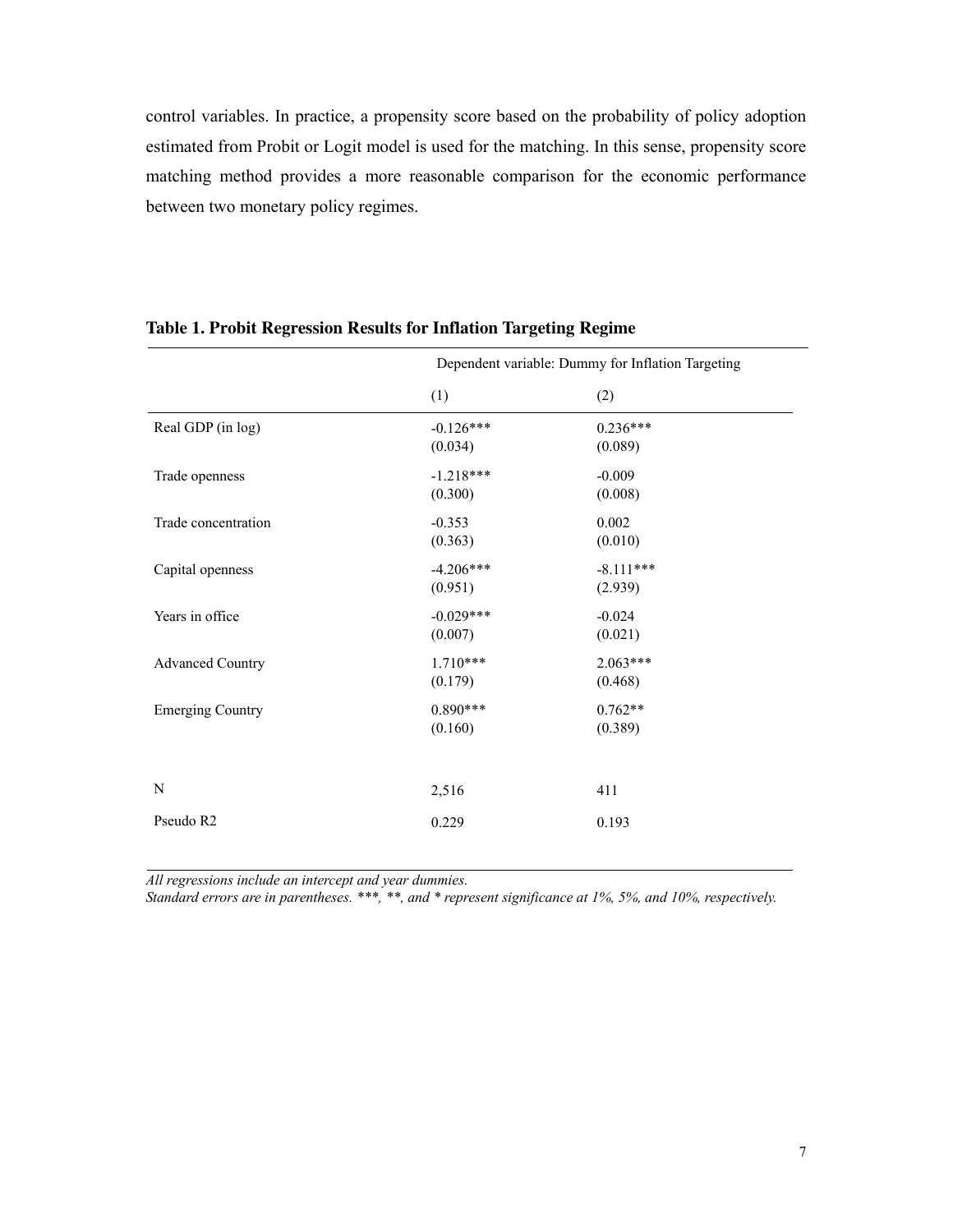Table 1 presents the typical estimations of the probability of inflation targeting adoption on a set of variables estimated by Probit model using short-run (column 1) and long-run data (column 2).<sup>13</sup> The set of variables used for estimation follows Wong and Chong (2014), which in turn adopts the theory-based variables suggested in Levy Yeyati et al. (2010). Unsurprisingly, the results in Table 1 are similar to Wong and Chong (2014) and mirror the results in Levy Yeyati et al. (2010). Inflation targeting is more likely to be adopted by countries with larger economic size, less open to both trade and capital flows, and weaker governments, which make it more difficult to sustain a pegged exchange rate under speculation. Advanced countries are also more likely to target inflation. One of the possible explanations is that advanced countries may have more favorable institutional factors such as central bank independence and transparency to implement the inflation targeting framework.

Table 2 presents the comparisons of short-run and long-run economic performance using simple OLS and propensity score matching method. The short-run performance is estimated with annual data, while the long-run performance uses five-year averages of non-overlapping periods. Differences between the two monetary policy regimes are expected and highly consistent in the short-run and long-run data. Inflation targeting regimes report lower inflation and inflation volatility on average, even after removing the high inflation observations. This, however, comes with a cost of higher nominal exchange rate volatility. Overall, the treatment effect of inflation targeting regime is positive on the economic growth and negative on the volatility of economic growth. Unlike the simple OLS estimations, the treatment effects on most economic variables estimated with the propensity score matching approach are not statistically significant.

<sup>&</sup>lt;sup>13</sup> In practice, a separate Probit model is estimated depending on the data availability of the variable under evaluation. Estimations presented in Table 1 are for economic growth. For short-run data, dummy for inflation targeting equals to 1 if a country-year observation has been classified in the inflation targeting regime in Wong and Chong (2014) and 0 otherwise. For long-run data, dummy for inflation targeting equals to 1 if a country has been classified as inflation targeting over half of the non-overlapping five-year period and 0 otherwise.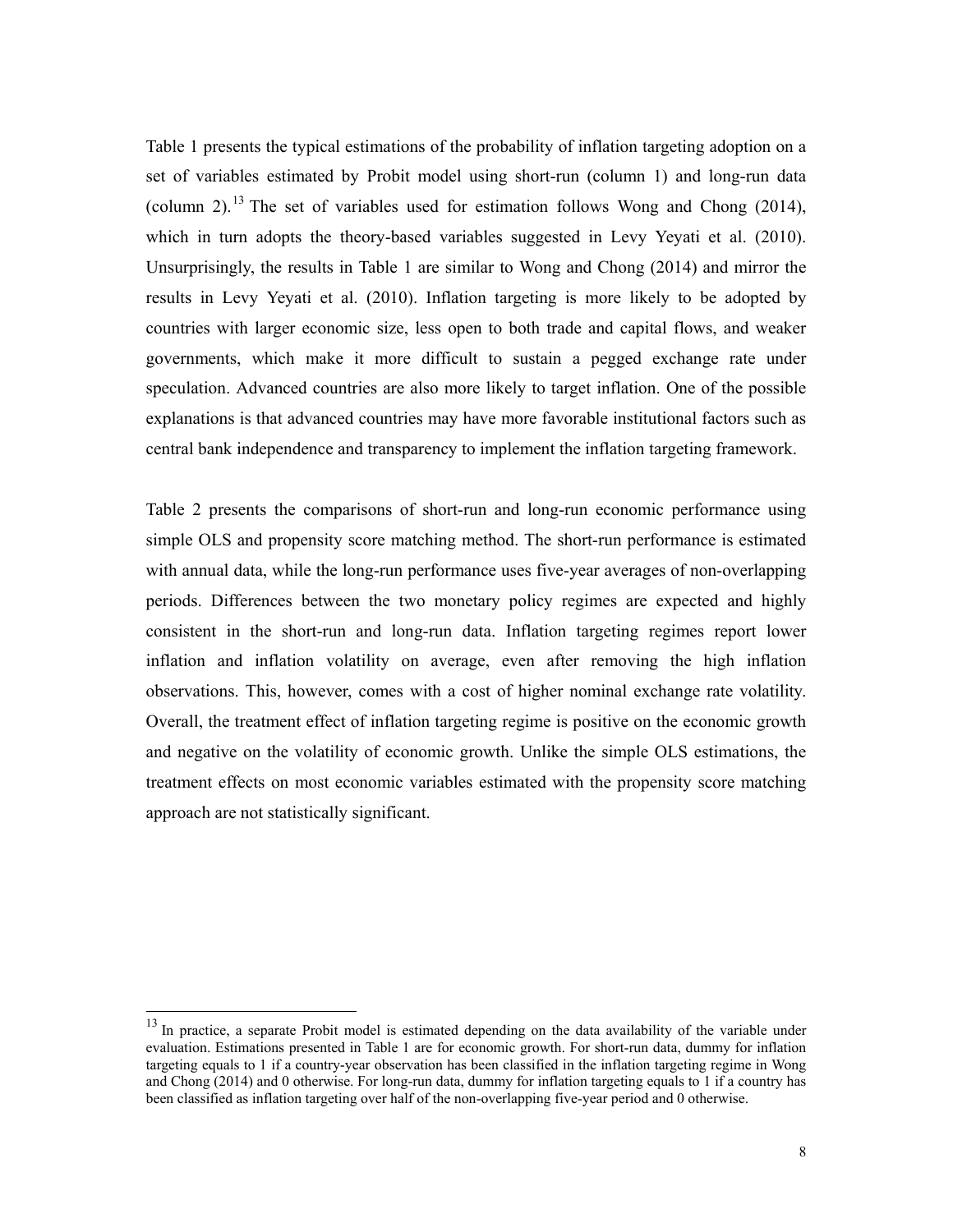| <b>Treatment Group:</b>              | <b>Annual Data</b>       |                                            |                          |                                            | <u>5-year Averages</u> |  |  |
|--------------------------------------|--------------------------|--------------------------------------------|--------------------------|--------------------------------------------|------------------------|--|--|
| <b>Inflation Targeting</b><br>Regime | Simple OLS               | <b>Propensity</b><br><b>Score Matching</b> | Simple OLS               | <b>Propensity</b><br><b>Score Matching</b> |                        |  |  |
| Economic growth                      | $0.546***$<br>(0.209)    | 0.242<br>(0.331)                           | $0.593**$<br>(0.240)     | 0.208<br>(0.434)                           |                        |  |  |
| Economic growth<br>volatility        |                          |                                            | $-1.381***$<br>(0.236)   | $-0.109$<br>(0.347)                        |                        |  |  |
| Inflation                            | $-31.202***$<br>(10.611) | $-50.915**$<br>(20.193)                    | $-50.023***$<br>(18.538) | $-95.205**$<br>(39.808)                    |                        |  |  |
| excluding<br>inflation $>$ 40%       | $-0.300$<br>(0.323)      | 0.252<br>(0.576)                           | $-1.404**$<br>(0.672)    | $-0.872$<br>(1.448)                        |                        |  |  |
| Inflation volatility                 |                          |                                            | $-66.695**$<br>(28.74)   | $-80.140$<br>(49.637)                      |                        |  |  |
| excluding<br>inflation $> 40\%$      |                          |                                            | $-1.873***$<br>(0.486)   | $-0.733$<br>(0.866)                        |                        |  |  |
| Nominal exchange<br>rate volatility  | $0.205***$<br>(0.110)    | $0.372*$<br>(0.221)                        | $-0.187$<br>(0.214)      | 0.301<br>(0.393)                           |                        |  |  |

| <b>Table 2. Inflation Targeting versus Exchange Rate Targeting Regime</b> |  |  |  |  |  |  |  |  |
|---------------------------------------------------------------------------|--|--|--|--|--|--|--|--|
|---------------------------------------------------------------------------|--|--|--|--|--|--|--|--|

*Results of propensity score matching method are estimated with the nearest neighbor matching replacement. Standard errors reported for OLS estimations are robust.* 

*Standard errors are in parentheses. \*\*\*, \*\*, and \* represent significance at 1%, 5%, and 10%, respectively.* 

#### **4. Empirical Estimations**

#### *4.1. A Simple Solow Model with Monetary Policy Regime*

The classic Solow Model provides theoretical support of the use of several fundamental variables in explaining the economic growth across countries. The role of monetary policy regime in economic growth can be illustrated with a simple Solow model augmenting the baseline framework in Mankiw et al (1992). In this model, the production function of an economy is assumed to be

$$
Y_t = (M_t K_t)^{\alpha} H_t^{\beta} (A_t L_t)^{1-\alpha-\beta} \tag{1}
$$

where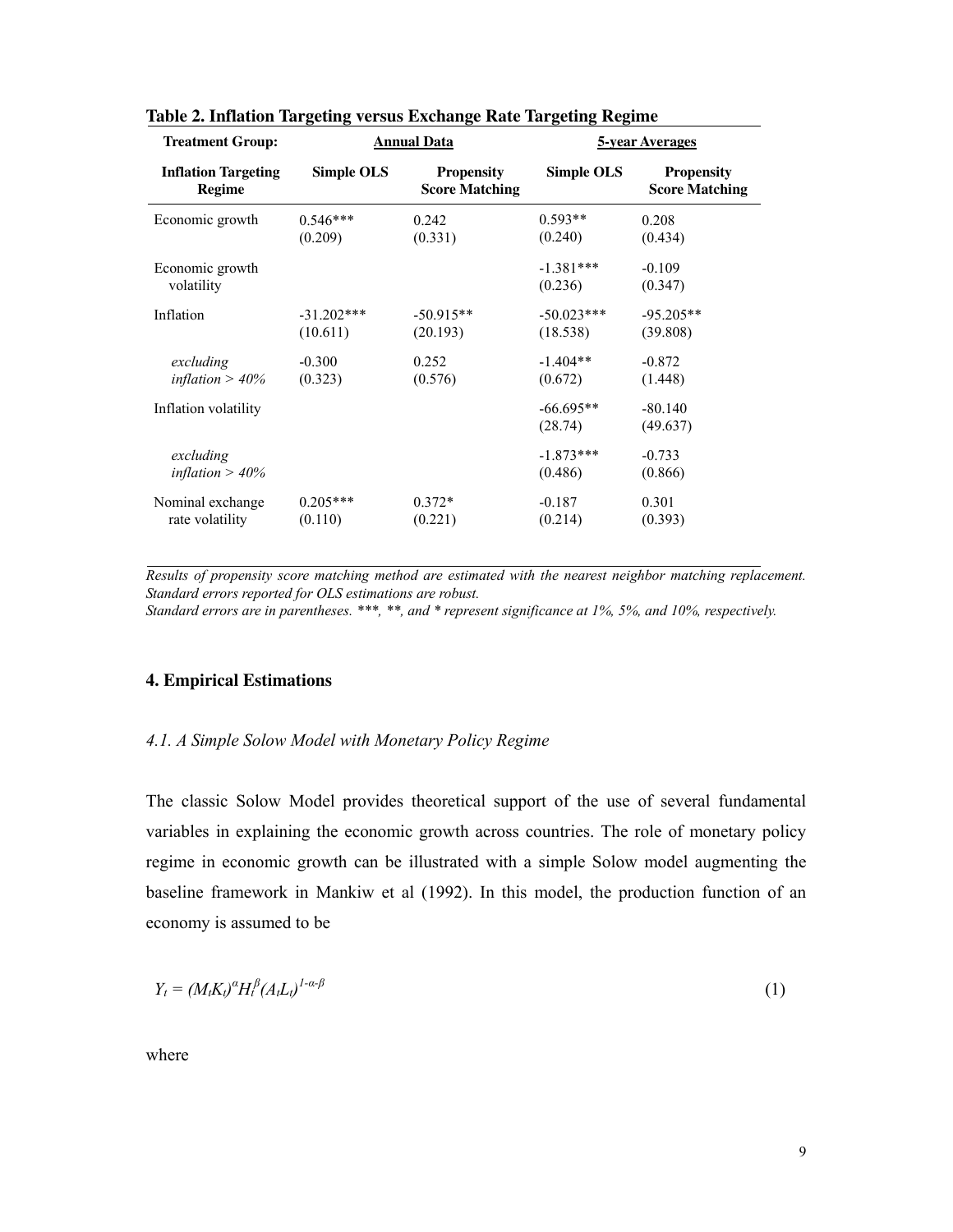$M_t = \theta^{MR_t}$ 

and Y is the output, K is the capital, H is the human capital, L is the labor and A is the laboraugmenting technology. The capital-augmenting factor, M depends on the monetary policy regime MR and its marginal effect on capital, θ. In this paper, exchange-rate targeting monetary policy regime is taken as the base case for comparison and therefore MR equals to zero for exchange-rate targeting regime and equals to one for inflation targeting regime.

Defining k as the stock of capital per effective unit of labor  $(K/AL)$ , h as the stock of human capital per effective unit of labor (H/AL) and y as the output per effective unit of labor (Y/AL). The evolution of the economy is determined by

$$
\dot{k}_t = s_k y_t - (n+g+\delta)k_t
$$
  

$$
\dot{h}_t = s_h y_t - (n+g+\delta)h_t
$$

where  $s_k$  is the fraction of income invested in physical capital,  $s_h$  is the fraction of income invested in human capital, n is the growth rate of labor and g is the growth rate of laboraugmenting technology. The depreciation rate of the physical and human capital is assumed to be the same of  $\delta$ . The motion equations imply the economy converges to a stead state defined by

$$
k^* = \left(\frac{M_t^{\alpha} s_k^{1-\beta} s_h^{\beta}}{n+g+\delta}\right)^{\left(\frac{1}{1-\alpha-\beta}\right)}
$$

$$
h^* = \left(\frac{M_t^{\alpha} s_k^{\alpha} s_h^{1-\alpha}}{n+g+\delta}\right)^{\left(\frac{1}{1-\alpha-\beta}\right)}
$$

and the steady-state output per worker is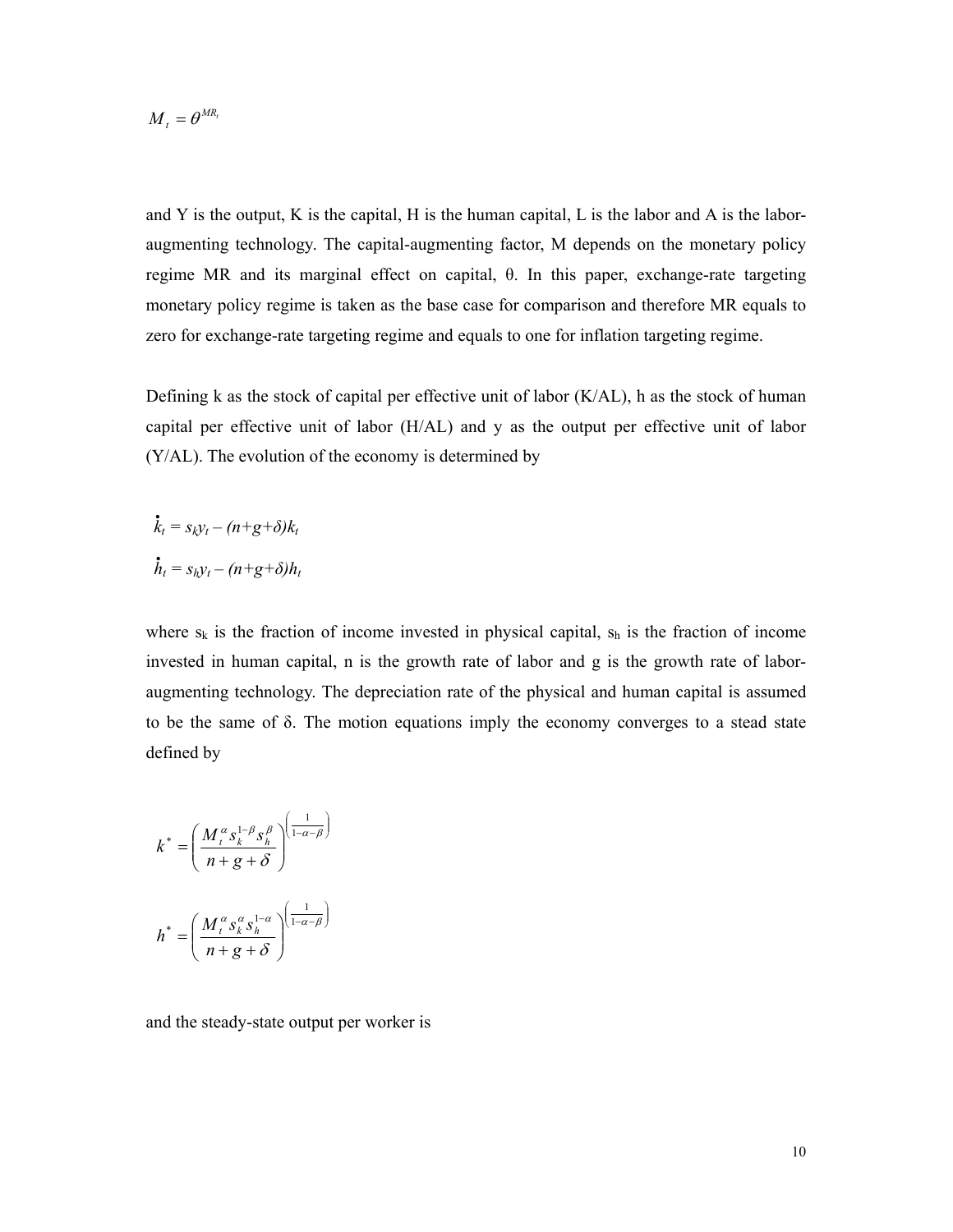$$
\ln\left(\frac{Y_t}{L_t}\right) = \ln A_0 + gt + \frac{1}{1-\alpha-\beta}\alpha\ln M_t - \frac{\alpha+\beta}{1-\alpha-\beta}\ln(n+g+\delta) + \frac{\alpha}{1-\alpha-\beta}\ln s_k + \frac{\beta}{1-\alpha-\beta}\ln s_h
$$

Finally, the model suggests the growth rate of output per worker is determined by

$$
\ln y_{t} - \ln y_{0} = (1 - e^{-\lambda t}) \ln A_{0} + gt + (1 - e^{-\lambda t}) \frac{1}{1 - \alpha - \beta} \alpha \ln M_{t}
$$
  

$$
- (1 - e^{-\lambda t}) \frac{\alpha + \beta}{1 - \alpha - \beta} \ln(n + g + \delta) + (1 - e^{-\lambda t}) \frac{\alpha}{1 - \alpha - \beta} \ln s_{k}
$$
  

$$
+ (1 - e^{-\lambda t}) \frac{\beta}{1 - \alpha - \beta} \ln s_{h} - (1 - e^{-\lambda t}) \ln y_{0}
$$
 (2)

where  $\lambda$  is the convergence rate derived from Taylor approximation around the steady state and  $y_0$  is the output per worker at an initial state. Using the relationship between M, MR and θ, the equation could be rewritten as follow for empirical estimation

$$
\ln y_{t} - \ln y_{0} = (1 - e^{-\lambda t}) \ln A_{0} + gt + (1 - e^{-\lambda t}) \frac{1}{1 - \alpha - \beta} \alpha MR_{t} \ln \theta
$$
\n
$$
- (1 - e^{-\lambda t}) \frac{\alpha + \beta}{1 - \alpha - \beta} \ln(n + g + \delta) + (1 - e^{-\lambda t}) \frac{\alpha}{1 - \alpha - \beta} \ln s_{k}
$$
\n
$$
+ (1 - e^{-\lambda t}) \frac{\beta}{1 - \alpha - \beta} \ln s_{h} - (1 - e^{-\lambda t}) \ln y_{0}
$$
\n(3)

Empirical estimations of the simple augmented Solow model are based on the cross-country sample using the average of variables over the period 1974 to 2009. Following Mankiw et al (1992),  $s_k$  is the average share of investment in GDP, the average fraction of the eligible population enrolled in secondary school is used as the proxy of  $s_h$  and the sum of g and  $\delta$  is assumed to be 0.05. The variable of monetary policy regime, MR is the average of years a country implemented the inflation targeting strategy according to the classification of Wong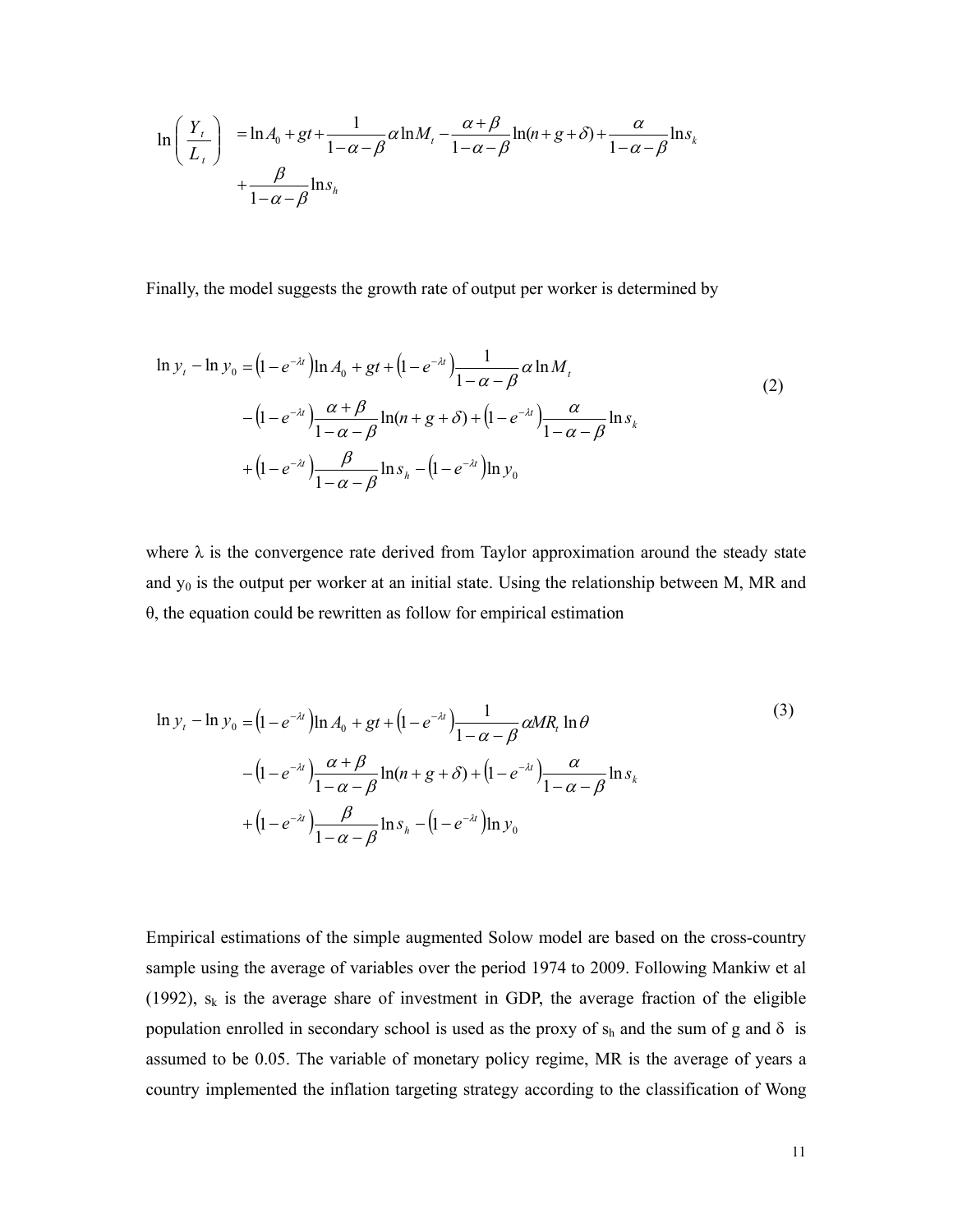The estimation results are reported in Table 3. Regressions are estimated without any restrictions on the coefficients in the first two columns and are estimated with restrictions implied by the theoretical model in the last two columns. Results reported in columns 2 and 4 include additional controls for geographical factors including region, island and landlocked. In all cases, the average output per worker over 1970 to 1973 is used as the instrument variable for the initial output per worker.

|                                           | <b>Unrestricted Model</b> |                        | <b>Restricted Model</b> |                        |  |
|-------------------------------------------|---------------------------|------------------------|-------------------------|------------------------|--|
|                                           | (1)                       | (2)                    | (3)                     | (4)                    |  |
| <b>Inflation Targeting</b>                | $0.808**$<br>(0.401)      | $0.790*$<br>(0.399)    | $0.828**$<br>(0.403)    | $0.816**$<br>(0.392)   |  |
| Initial output per worker                 | $-0.934***$<br>(0.167)    | $-0.892***$<br>(0.214) | $-0.930$<br>(0.165)     | $-0.926***$<br>(0.200) |  |
| $ln(s_k)$                                 | $1.453***$<br>(0.457)     | $1.143**$<br>(0.505)   |                         |                        |  |
| $ln(s_h)$                                 | $0.811***$<br>(0.246)     | 0.410<br>(0.283)       |                         |                        |  |
| $ln(n+g+\delta)$                          | $-3.23***$<br>(0.779)     | $-2.812*$<br>(1.419)   |                         |                        |  |
| $ln(s_k) - ln(n+g+\delta)$                |                           |                        | $1.515***$<br>(0.449)   | $1.201**$<br>(0.494)   |  |
| $ln(s_h) - ln(n+g+\delta)$                |                           |                        | $0.897***$<br>(0.217)   | 0.478<br>(0.264)       |  |
| Control for region, island and landlocked | N <sub>0</sub>            | Yes                    | No                      | Yes                    |  |
| Implied $\theta$                          |                           |                        | 1.727                   | 1.973                  |  |
| Observations used                         | 114                       | 111                    | 114                     | 111                    |  |
| Adjusted $R^2$                            | 0.373                     | 0.462                  | 0.374                   | 0.464                  |  |

**Table 3. Cross-country Estimation of Solow Model** 

\* significant at 10%, \*\* significant at 5%, \*\*\* significant at 1%

Standard errors are robust to heteroskedasticity. Intercept are included in the model but not reported.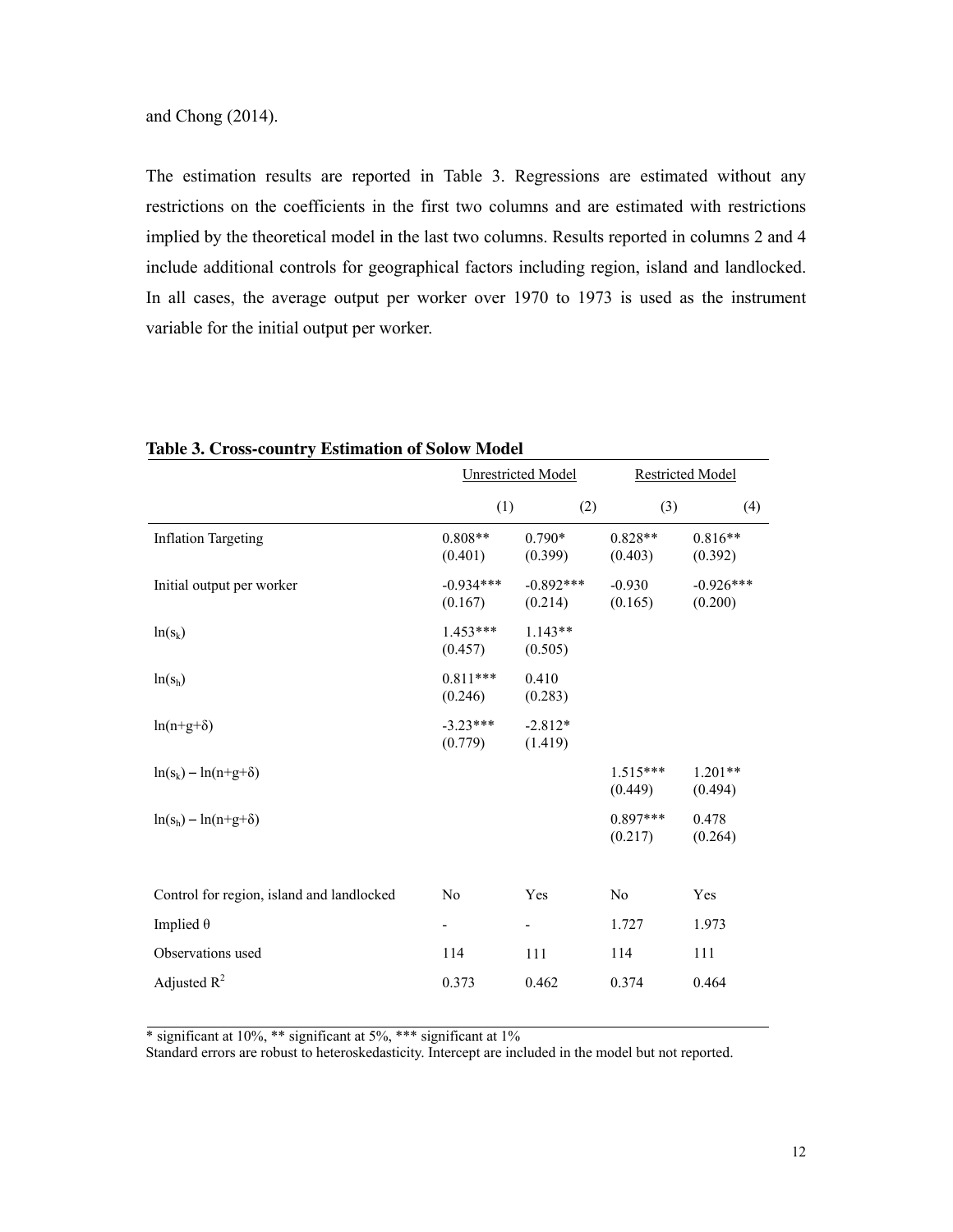Results in Table 3 show that the coefficients on the factors suggested in the traditional Solow model are highly significant with the predicted signs across estimations. The effect of inflation targeting regime on economic growth is found to be significant positive under various specifications. In the long-run, inflation targeting regime grows 0.8% faster than the exchange-rate targeting regime. In particular, the restricted model suggests that the effective capital under inflation targeting regime could be 73% to 97% higher than exchange-rate targeting regime.

#### *4.2. Empirical Growth Models*

#### *4.2.1. Methodology*

 $\overline{a}$ 

To offer greater flexibility in exploring the determinants of economic growth and minimize the problem of omitted variables, empirical models are also commonly-used in the literature<sup>14</sup>. In this section, the effect of monetary policy regime is estimated with the following empirical dynamical growth model

$$
y_{i,t} - y_{i,t-1} = (\alpha - 1) y_{i,t-1} + \beta X_{i,t} + \gamma M R_{i,t} + \mu_t + \eta_i + \varepsilon_{i,t}
$$
 (4)

where  $y_{i,t}$  is the logarithm of output per worker;  $MR_{i,t}$  is a dummy for monetary policy regime, which equals to 1 for inflation targeting regime;  $X_{i,t}$  is a set of control variables;  $\mu_t$  is the timespecific effect; and  $\eta_i$  is the country-specific effect. To filter out business cycle fluctuations, the equation is estimated for the long-run growth at a non-overlapping five-year interval with explanatory variables in five-year averages.

The baseline model closely follows Levine et al. (2000) and Aghion et al. (2009) with initial output per worker, education, structure-adjusted openness, and government burden included as the control variables. Unlike the two studies, inflation is intentionally removed from the baseline model since price level stability is believed to be one of the key channels for various monetary policy regimes to influence the economic growth. Nevertheless, inflation will be

<sup>&</sup>lt;sup>14</sup> See, for example, Levine and Renelt (1992), Levine et al. (2000), Levy and Sturzenegger (2003) and Aghion et al. (2009).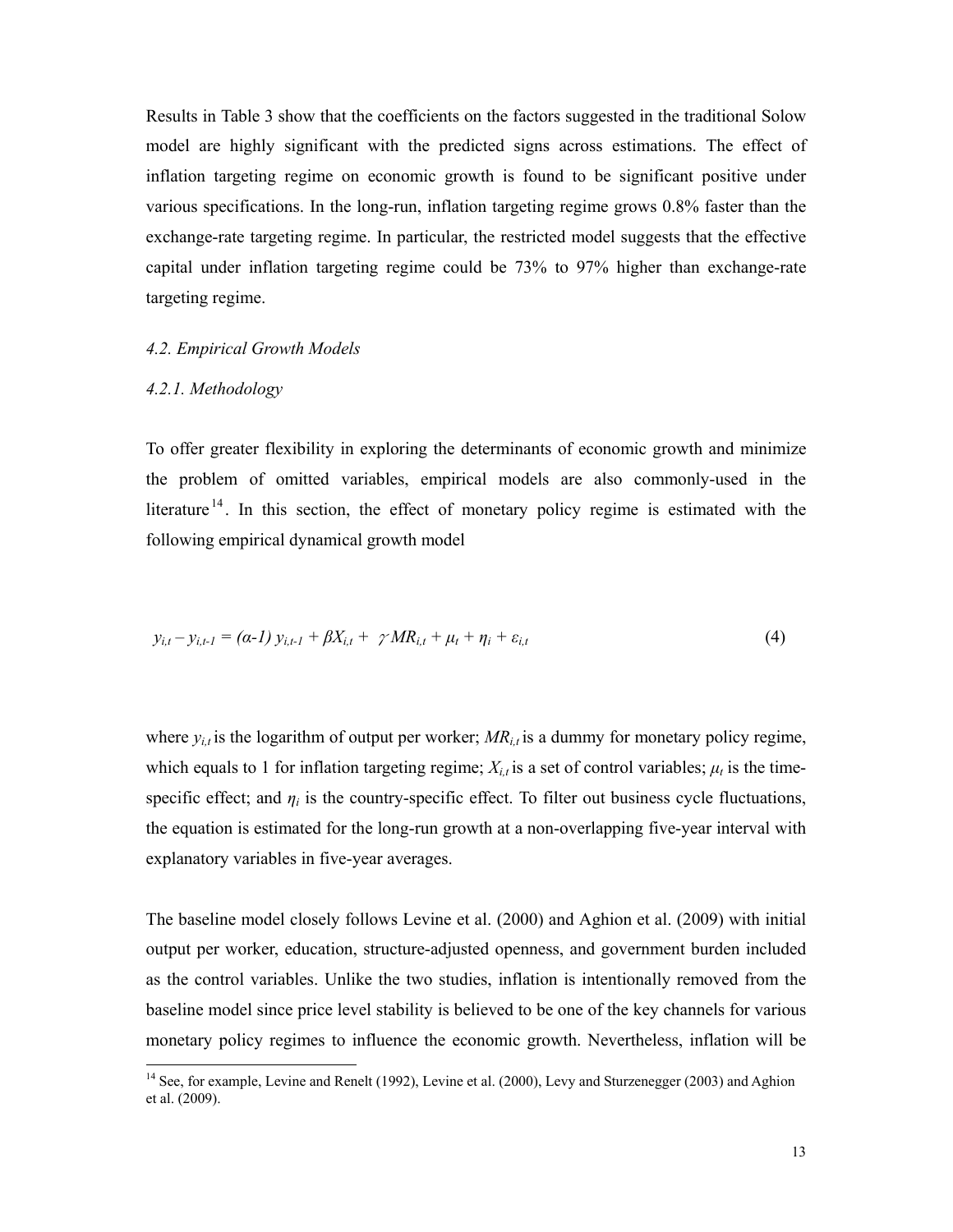included later in an alternative specification.

The dynamic panel data model in equation (4) is estimated with the approach developed in Arellano and Bond (1991), Arellano and Bover (1995), and Blundell and Bond (1998) to address the endogeneity issue and potential biases induced by country-specific effect. In particular, results are estimated using the two-step system GMM approach with the robust standard errors suggested in Windmeijer (2005) following Levine et al. (2000) and Aghion et al. (2009). The standard instrument set for the system GMM estimation typically grows quadratic in time and results in the problem of instrument proliferation. One of the main approaches to address this problem is to restrict the instruments to certain lags instead of all available lags. This approach is simple, but the number of lags used in instrument set could be arbitrary and subjective. Roodman (2009) proposes another approach using a collapsed instrument matrix to address the problem. This approach uses all available lags as instruments to retain most information. Meanwhile, the instrument set is collapsed into smaller set through addition to address the instrument proliferation problem. The baseline model is estimated with both approaches, but estimations for alternative specifications and robustness tests use the collapse instrument matrix only for brevity.

#### *4.2.2. Estimation Results*

 $\overline{a}$ 

Estimations of the baseline model are presented in Table 4. The first two columns report estimations of the traditional random effects and fixed-effects models for reference. The results of the last two columns are estimated with dynamic panel data model using GMM approach. To address the problem of instrument proliferation<sup>15</sup>, the estimation in the third column uses the single lag of the variables as instruments while the estimation in the fourth column uses the collapsed instrument matrix approach in Roodman (2009). The GMM estimations using both approaches report control variables with expected signs. The main results across various estimations of Table 4 consistently show that inflation targeting regime has a significantly positive effect on economic growth.

 $15$  Empirically, GMM estimation uses the full instrument matrix with all available lags always reporting a pvalue close to 1 in the Sargan test, which is an important syndrome of instrument proliferation. The two methods used to control instrument proliferation, on the other hand, are able to address the problem as reflected in the Sargan test statistics in Table 4.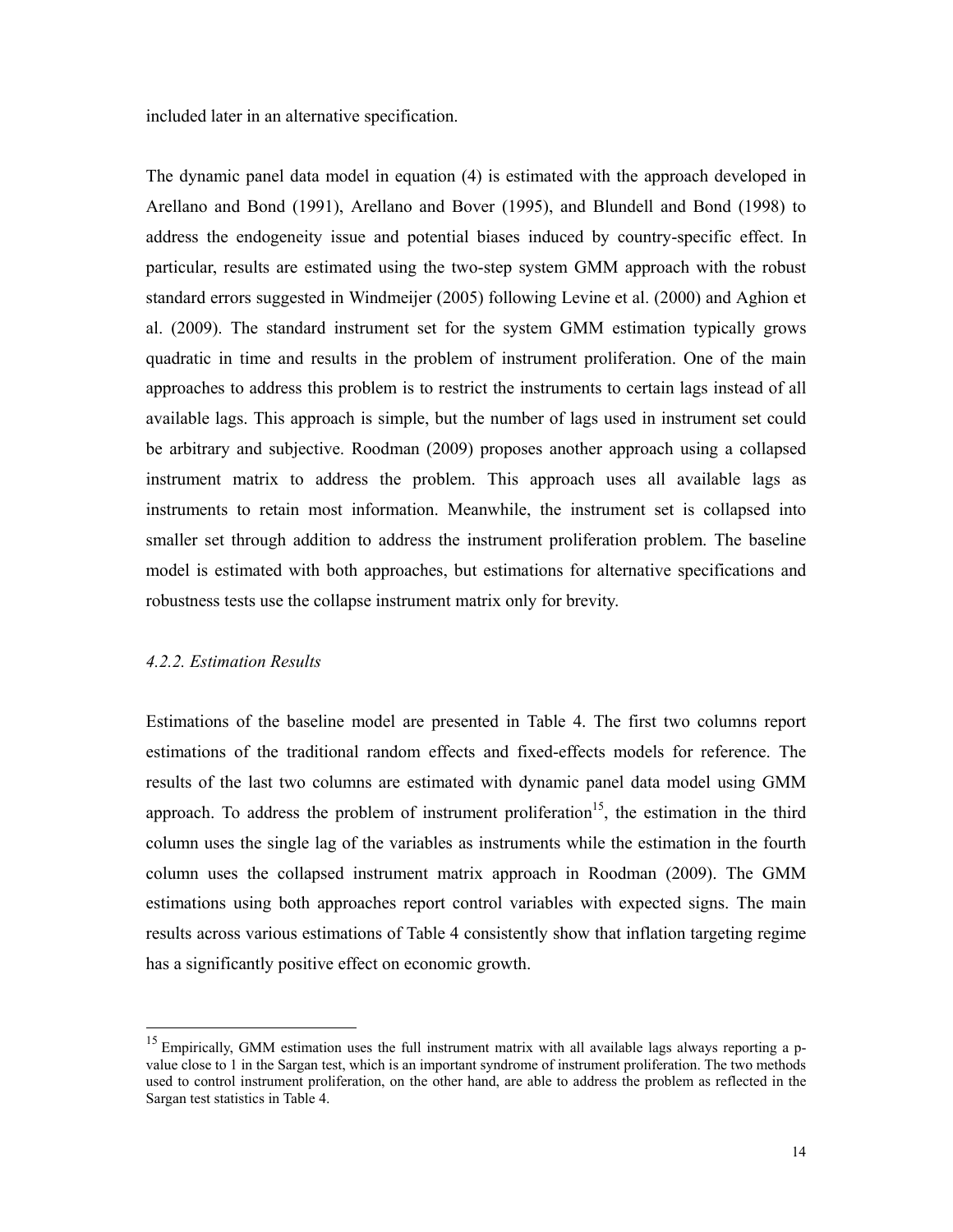|                                              | <b>Panel Data Model</b> |                        |                       | <b>GMM: Dynamic Model</b> |
|----------------------------------------------|-------------------------|------------------------|-----------------------|---------------------------|
|                                              | Random                  | Fixed                  | <b>Single Lag</b>     | <b>Collapse</b>           |
| <b>Inflation Targeting</b>                   | $1.08***$<br>(0.12)     | $0.741*$<br>(0.449)    | $1.21***$<br>(0.446)  | $0.866**$<br>(0.442)      |
| Initial output per worker                    | $-0.713***$<br>(0.092)  |                        | 0.051<br>(0.616)      | $-0.012$<br>(0.579)       |
| Education                                    | $0.334*$<br>(0.190)     | $-2.526**$<br>(1.072)  | 0.259<br>(0.900)      | 0.605<br>(0.905)          |
| Adjusted trade openness                      | 1.798***<br>(0.159)     | $4.333***$<br>(0.833)  | 3.945**<br>(1.632)    | $3.851***$<br>(1.238)     |
| Government burden                            | $-0.193$<br>(0.160)     | $-0.352$<br>(0.861)    | $-3.330**$<br>(1.511) | $-1.93$<br>(1.577)        |
| Financial development                        | $-0.390***$<br>(0.087)  | $-1.312***$<br>(0.464) | 0.363<br>(0.586)      | 0.155<br>(0.564)          |
| Observations used                            | 439                     | 439                    | 910                   | 910                       |
| Adjusted $R^2$                               | 0.219                   | 0.103                  | 0.099                 | 0.100                     |
| Sargan test (p-value)                        |                         |                        | 0.161                 | 0.131                     |
| Difference-Sargan test (p-<br>value)         |                         |                        | 0.921                 | 0.150                     |
| Second-order serial<br>correlation (p-value) |                         |                        | 0.091                 | 0.131                     |

**Table 4. Baseline Model for the Growth Effect of Inflation Targeting Regime** 

\* significant at 10%, \*\* significant at 5%, \*\*\* significant at 1%

Year effects and intercept are included but not reported.

Estimation with random effect also includes dummy variables for region, landlocked, island, and advanced and emerging economy which are commonly used in the literature, while the average of output per worker between 1970 and 1973 is used for the initial output per worker, as in Levy-Yeyati and Sturzenegger (2003).

Standard errors of OLS estimation are robust and clustered at country level. Standard errors of system GMM estimation are robust with Windmeijer (2005) finite sample correction.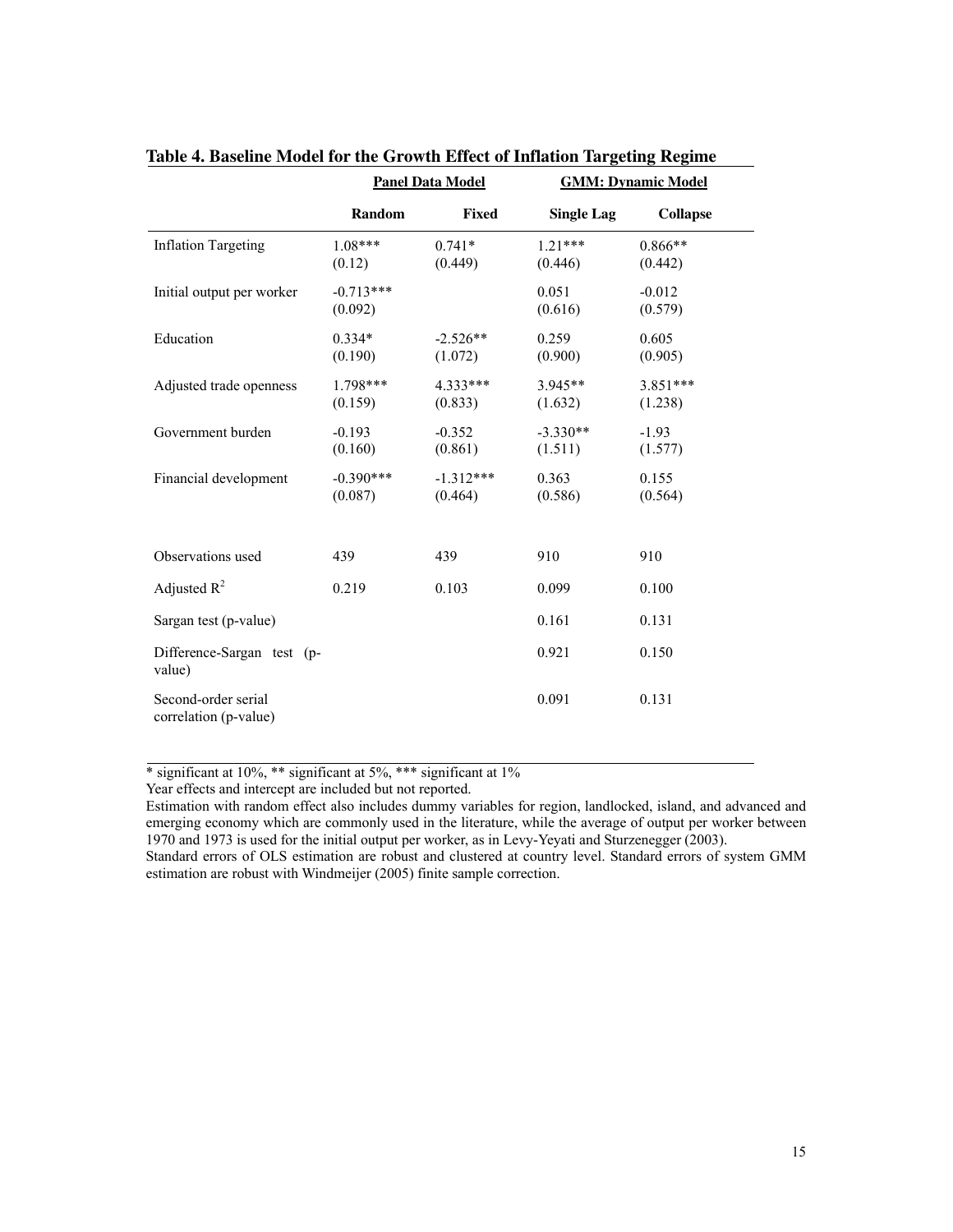Table 5 reports estimations of alternative specifications with additional variables included in the baseline model. The first column includes the crisis variable in Reinhart and Rogoff (2011). Unsurprisingly, the crisis variable is found to have a strong negative effect on economic growth. This specification, however, comes with the cost of data availability, which reduces the observations used for estimation from 910 to 529. The estimation in the second column includes the sum of absolute values of inward and outward flows of portfolio investments as a ratio of GDP to capture the effect of capital openness on growth. The last three columns of Table 5 control the effects of several major channels for monetary policy regime to influence economic growth, including price level as well as nominal and real exchange rate stability. Consistent with the literature, the results in the last three columns show that the volatility of all these variables negatively affects economic growth.

Estimations across alternative specifications in Table 5 report similar positive effects of inflation targeting regime on growth and expected variations in the estimated effects. The inflation targeting regime, when compared with the exchange rate targeting strategy, is likely to suffer from a higher nominal exchange rate. As shown in the third column, the inflation targeting regime reports a largest positive effect on growth when its negative effect on growth through the nominal exchange rate volatility is controlled. Similarly, this effect is weakest<sup>16</sup> but remains positive when the positive effect of inflation targeting on growth through a more stable price level is controlled in the fourth column. The fifth column of Table 5 presents the estimation with the effects of both channels controlled through the inclusion of real exchange rate volatility. The estimation reports an estimated effect between the two ends. These results support that the stability of the target itself is an important channel for monetary policy regime to influence the economy. The result in the last column, however, also suggests that inflation targeting policy could promote economic growth beyond reducing the inflation level. One of the explanations rests on the effect of alternative monetary policy regimes on the expectation formation of various economic variables. These expectations, in turn, lead to different levels of economic activities contributing to the economic growth.<sup>17</sup>

<sup>&</sup>lt;sup>16</sup> The effect is weakest both economically and statistically, which is marginally rejected at 95% confidence level and remains significant at 90% level.

<sup>&</sup>lt;sup>17</sup> For example, Klein and Shambaugh (2006) also provide evidences that fixed exchange rate promotes trade beyond reducing the exchange rate volatility. They suggest that a strong likelihood of a stable exchange rate in the near future provided by the presence fixed exchange rate is a likely explanation.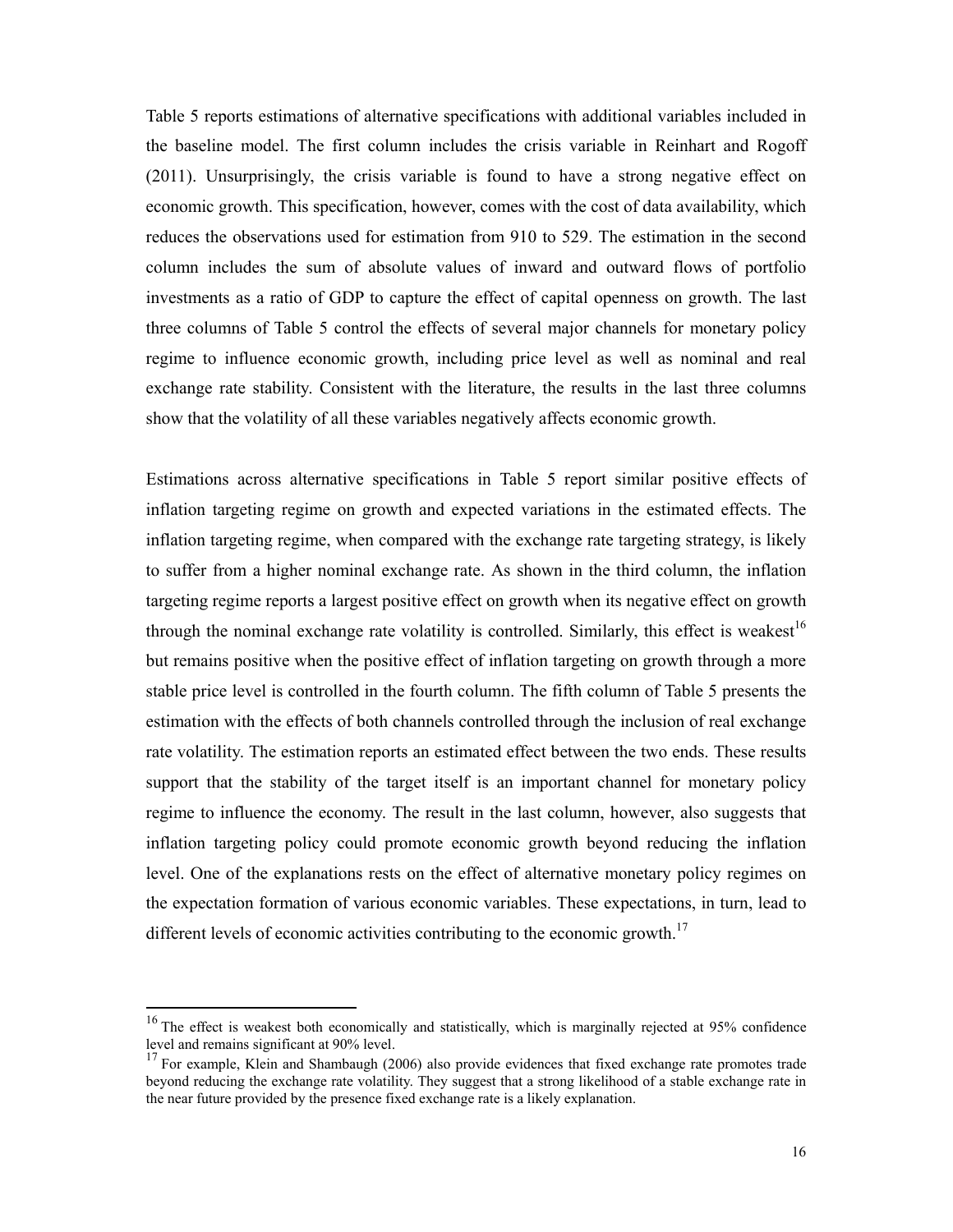|                                                                       | $\bf(1)$               | (2)               | (3)                  | (4)                   | (5)                   |
|-----------------------------------------------------------------------|------------------------|-------------------|----------------------|-----------------------|-----------------------|
| <b>Inflation Targeting</b>                                            | $0.833**$<br>(0.331)   | 0.783*<br>(0.422) | 1.296**<br>(0.577)   | $0.662*$<br>(0.378)   | 1.138***<br>(0.398)   |
| Crisis                                                                | $-0.760***$<br>(0.236) |                   |                      |                       |                       |
| Capital openness                                                      |                        | 0.173<br>(0.206)  |                      |                       |                       |
| Inflation                                                             |                        |                   |                      | $-0.853**$<br>(0.335) |                       |
| Nominal exchange rate<br>volatility                                   |                        |                   | $-0.902*$<br>(0.531) |                       |                       |
| Real exchange rate<br>volatility                                      |                        |                   |                      |                       | $-0.976**$<br>(0.389) |
| Observations used                                                     | 529                    | 621               | 556                  | 840                   | 487                   |
| Sargan test (p-value)<br>Second-order serial<br>correlation (p-value) | 0.646<br>0.259         | 0.404<br>0.259    | 0.491<br>0.208       | 0.299<br>0.153        | 0.733<br>0.396        |

### **Table 5. Growth Effects of Inflation Targeting Regime in Alternative Specifications**

 $*$  significant at 10%,  $**$  significant at 5%,  $***$  significant at 1%

Results are estimated with all available lags as GMM instruments using a collapsed instrument matrix and robust with Windmeijer (2005) finite sample correction.

#### *4.2.3. Robustness Tests*

 $\overline{a}$ 

Table 6 reports the results of various robustness tests on the baseline model. The model with the crisis variable, as discussed, comes with a cost of fewer observations but could minimize the concern of omitted variables and therefore is also included in robustness tests. The first set of robustness tests removes observations in the free-falling category in the Reinhart and Rogoff (2004) classification. The second test applies a similar but stricter principle of freefalling category to remove all observations with inflation rate higher than 20%.<sup>18</sup> The results of Table 6 indicate that the effect of inflation targeting regime on economic growth is robust to the exclusion of outliers, either using the definition of Reginhart and Rogoff or a stricter

 $18$  The free-falling category in the Reinhart-Rogoff classification is identified with country-year observations which have inflation higher than 40%.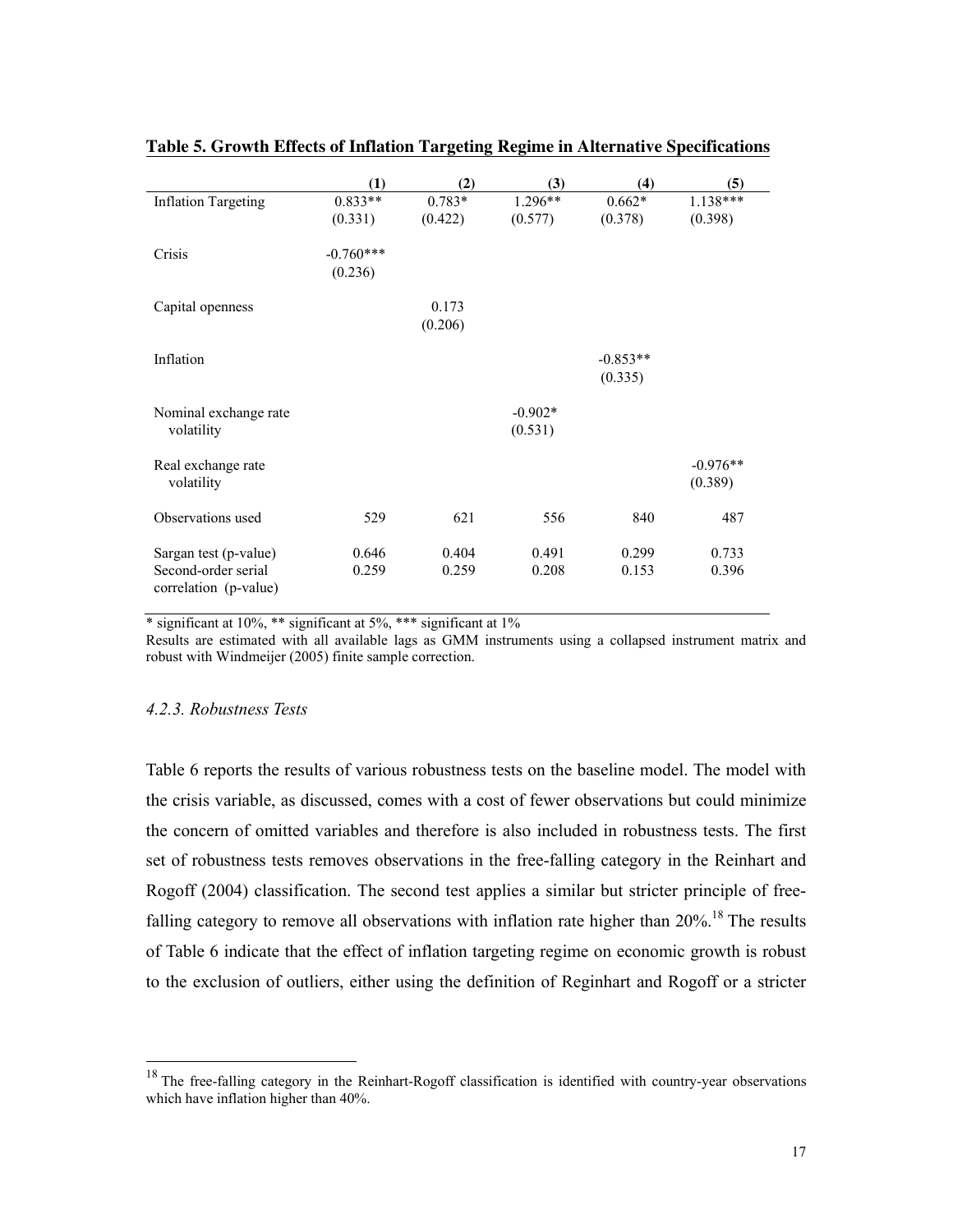### definition $19$

 $\overline{a}$ 

Literature suggests that policy regime is likely endogenous.<sup>20</sup> One may therefore argue that the relationship between economic growth and monetary policy regime runs from growth to policy regime rather than another way round. In the inflation targeting literature, the lagged regime variable has been used by Mishkin and Schmidt-Hebbel (2007) to instrument for the inflation targeting regime. Ball (2011), however, challenges the use of lagged regime variables as instruments since omitted variables in the error term such as central bank independence are likely to correlate with both the current and lagged adoption of inflation targeting regime. The lagged regime variable therefore is not a valid instrument to address the concern on reverse causality.

Estimations with instrument variables are more common in the exchange rate regime literature. One of the commonly used variables to instrument for exchange rate regimes is the proportion of countries pegging their currency in a region.<sup>21</sup> The main rationale is that a country is more likely to have its currency pegged to stabilize its currency with neighbors when more countries in its region have done so. The adoption of neighboring countries, on the other hand, is unlikely to relate to the economic growth of the home country. This paper applies the other side of the same rationale to instrument the inflation targeting regime using the proportion of countries with exchange rate targeting regime in a region. Given that this proportion is positively related to the choice of exchange rate targeting regime of a country, it must be negatively related to the adoption of inflation targeting policy.<sup>22</sup> The results estimated with this instrument variable are presented in the last two columns of Table  $6.^{23}$ The estimations continue to report a positive effect of the inflation targeting regime on economic

<sup>&</sup>lt;sup>19</sup> The baseline estimation on the sample removing the free-falling category fails to reject the null hypothesis of the Sargan test and second-order serial correlation test at 10%. It is advisable, therefore, to interpret the results with caution. The estimation including the crisis variable on this sub-sample, nevertheless, reports a significant coefficient on the inflation targeting dummy and passes the corresponding two tests.

<sup>&</sup>lt;sup>20</sup> For example, see Levy-Yeyati et. al. (2010), Wong and Chong (2014), Gerlach (1999) and Carare and Stone (2006).

 $^{21}$  For example, see Levy-Yeyati and Sturzenegger (2003), Klein and Shambaugh (2006), and Tenreyro (2007).

<sup>&</sup>lt;sup>22</sup> In a simple regression, the estimated coefficient of the percentage of countries in a region which peg their currencies on the inflation targeting dummy is negative and highly significant with a t-statistics of 18.

<sup>&</sup>lt;sup>23</sup> The estimations with instrument variables using all available lags as GMM instruments and a collapsed instrument matrix fail to reject the null hypothesis of the Sargan test and second-order serial correlation test at 10% as well. Column (5) and (6) are therefore estimated with up to two lags of the possible endogenous variables using a complete matrix instead.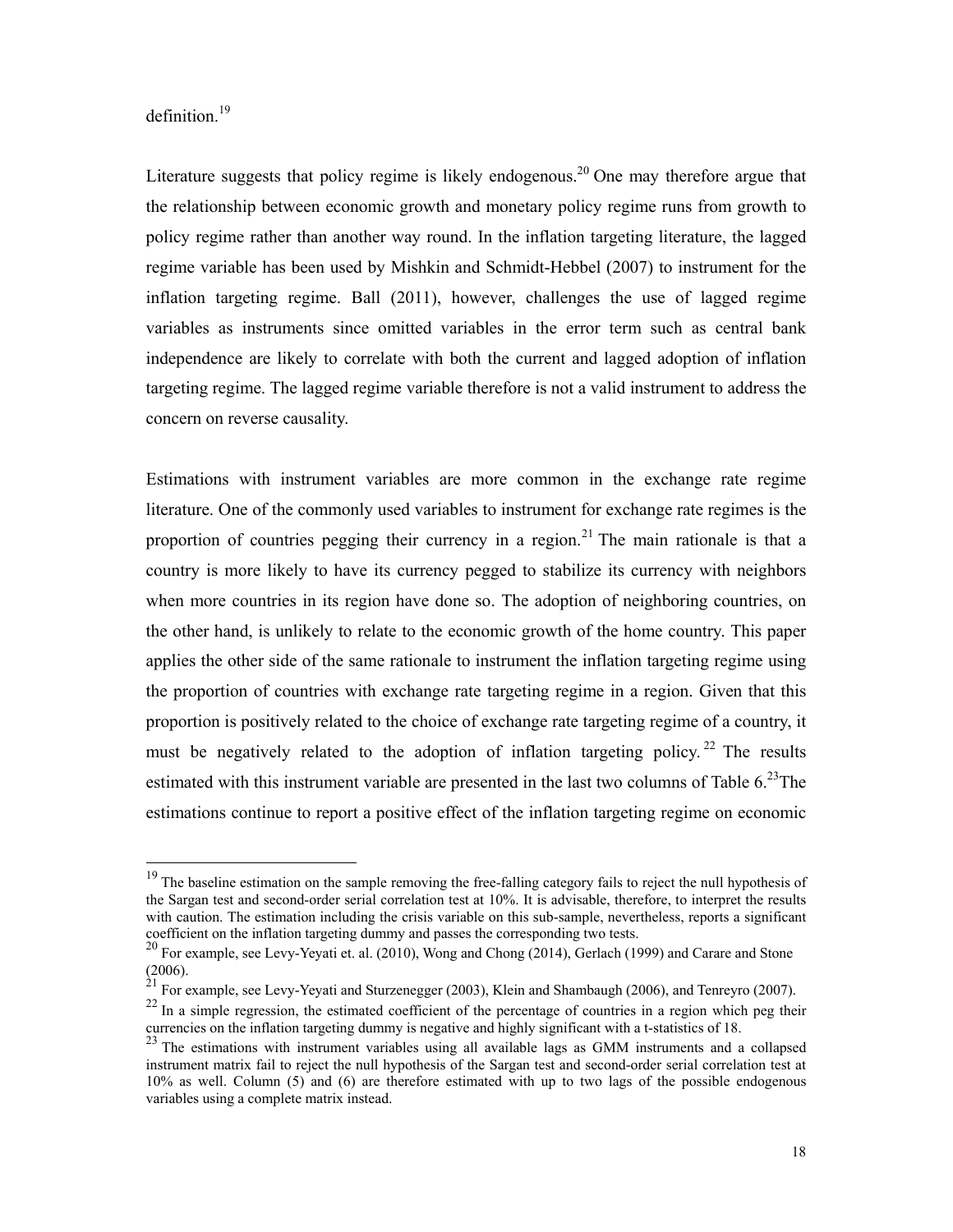growth. In particular, the coefficient estimated in the model with the crisis variable is qualitatively consistent with the results in other estimations.

|                                              |                 | No free-falling |                 | No inflation $>20\%$ |                 | IV          |
|----------------------------------------------|-----------------|-----------------|-----------------|----------------------|-----------------|-------------|
|                                              | <b>Baseline</b> | w/ Crisis       | <b>Baseline</b> | w/ Crisis            | <b>Baseline</b> | w/ Crisis   |
| <b>Inflation Targeting</b>                   | $0.974*$        | $0.800*$        | $1.044**$       | $1.063**$            | $2.177*$        | $1.091*$    |
|                                              | (0.541)         | (0.463)         | (0.480)         | (0.432)              | (1.122)         | (0.613)     |
| Crisis                                       |                 | $-0.544*$       |                 | $-0.700*$            |                 | $-0.707***$ |
|                                              |                 | (0.282)         |                 | (0.365)              |                 | (0.241)     |
| Observation used                             | 834             | 462             | 686             | 400                  | 910             | 529         |
| Sargan test (p-value)                        | 0.083           | 0.667           | 0.117           | 0.558                | 0.259           | 0.622       |
| Second-order serial<br>correlation (p-value) | 0.064           | 0.112           | 0.177           | 0.174                | 0.136           | 0.269       |

#### **Table 6. Robustness Tests**

\* significant at 10%, \*\* significant at 5%, \*\*\* significant at 1%

All results are robust with Windmeijer (2005) finite sample correction.

Results from column (1) to (4) are estimated with all available lags as GMM instruments using a collapsed instrument matrix. Results estimated with IV using all available lags as GMM instruments and a collapsed instrument matrix fail to pass the Sargan test. Estimation in column (5) and (6) therefore instrument up to two lags using the complete instrument matrix.

#### *4.2.4. On Growth Volatility*

The result of propensity score matching in Table 2 shows that the inflation targeting regime reports lower economic growth volatility but the effect is not significant. Table 7 presents the results estimated with a specification similar to the baseline empirical model for economic growth. Results of the baseline estimations in the upper panel provide no clear evidence on the effect of inflation targeting policy on growth volatility. The results estimated with the instrument variable in the lower panel, however, suggest that inflation targeting policy could largely reduce the impact of terms of trade shock on economic growth volatility. Based on the estimates in the second and fourth columns, inflation targeting policy mitigates about 64% to 88% of the influence of terms of trade shock on growth volatility. With an average terms of trade volatility of 14%, inflation targeting policy could lower the annual growth volatility by 0.2% to 0.6%. The direct effect of inflation targeting on growth volatility in the absence of shock, on the other hand, is not significant.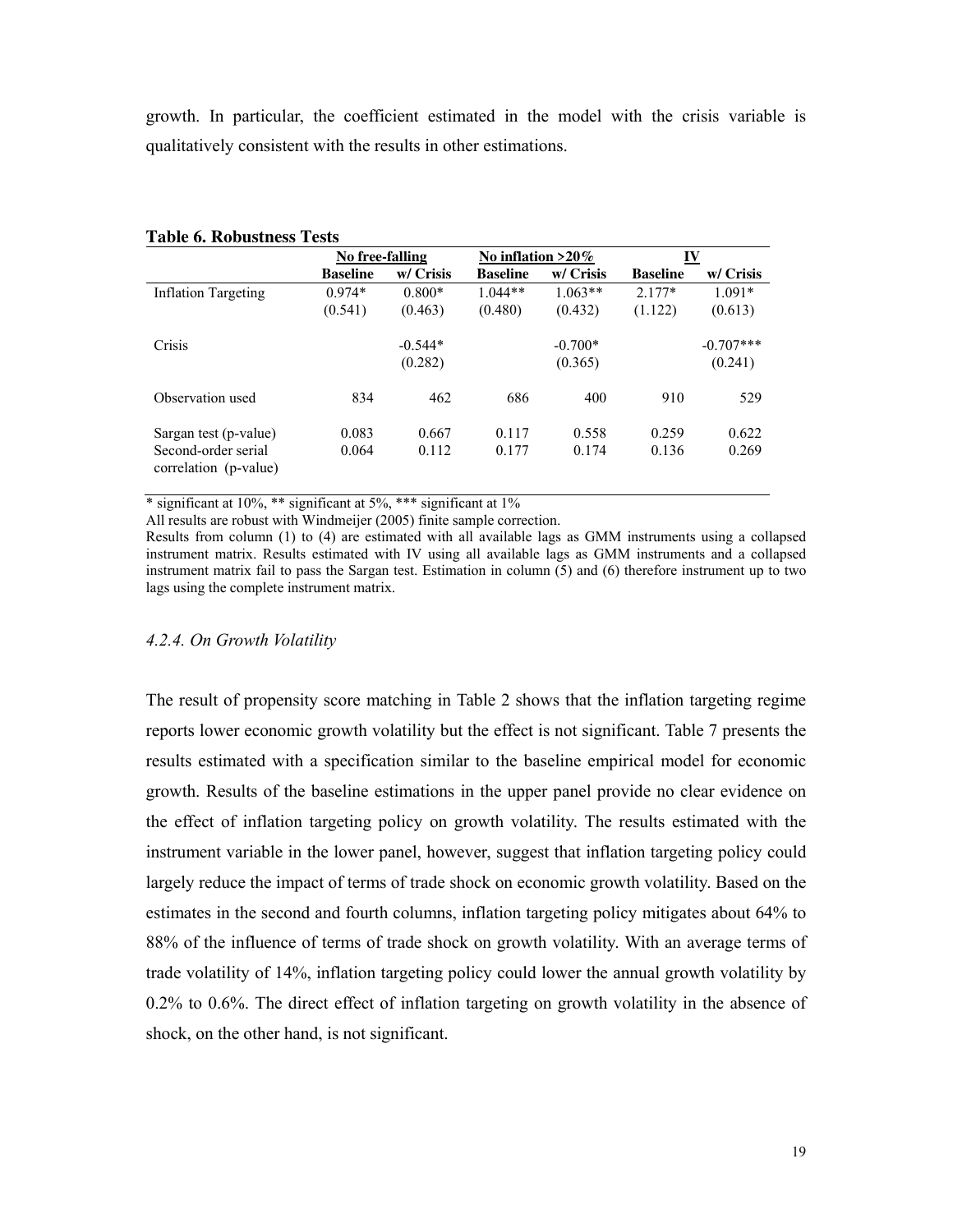|                            | (a) Baseline estimations |                                 |                     |            |  |
|----------------------------|--------------------------|---------------------------------|---------------------|------------|--|
|                            | <b>Random Effect</b>     |                                 | <b>Fixed Effect</b> |            |  |
|                            | (1)                      | (2)                             | (3)                 | (4)        |  |
| <b>Inflation Targeting</b> | $-0.357$                 | $-0.232$                        | 0.220               | 0.068      |  |
|                            | (0.295)                  | (0.582)                         | (0.393)             | (0.726)    |  |
| TOT volatility             | $0.125***$               | $0.129***$                      | $0.108***$          | $0.104**$  |  |
|                            | (0.029)                  | (0.040)                         | (0.040)             | (0.051)    |  |
| TOT volatility * Inflation |                          | $-0.130$                        |                     | 0.017      |  |
| Targeting                  |                          | (0.054)                         |                     | (0.064)    |  |
| Observations used          | 496                      | 496                             | 496                 | 496        |  |
| Adjusted $R^2$             | 0.356                    | 0.356                           | 0.161               | 0.161      |  |
|                            | (b)                      | Instrument variable estimations |                     |            |  |
| <b>Inflation Targeting</b> | $-0.671***$              | $-0.074$                        | $-0.603$            | 0.003      |  |
|                            | (0.135)                  | (0.272)                         | (0.399)             | (0.720)    |  |
| TOT volatility             | $0.113***$               | $0.131***$                      | $0.108***$          | $0.136***$ |  |
|                            | (0.015)                  | (0.019)                         | (0.040)             | (0.050)    |  |
| TOT volatility * Inflation |                          | $-0.084***$                     |                     | $-0.119*$  |  |
| Targeting                  |                          | (0.026)                         |                     | (0.071)    |  |
| Observations used          | 496                      | 496                             | 496                 | 496        |  |
| Adjusted $R^2$             | 0.250                    | 0.227                           | 0.157               | 0.140      |  |

#### **Table 7. Growth Volatility and Inflation Targeting Regime**

\* significant at 10%, \*\* significant at 5%, \*\*\* significant at 1%

Year effects, intercept, and other variables in the baseline specification including initial output per worker, adjusted trade openness, government burden and private credit are included but not reported.

Estimation with random effect also includes dummy variables for region, landlocked, island, and advanced and emerging economy which are commonly used in the literature.

Standard errors are robust and clustered at country level.

#### **5. Conclusion**

Monetary policy is arguably one of the most important policies influencing the economy. Empirical studies on alternative monetary policy frameworks are not rare, but are isolated and separated in two areas of the literature. The absence of a well-defined alternative monetary policy regime in the estimations makes the evidence in existing studies less solid. Using a new classification of Wong and Chong (2014), this paper offered the first evidence for the effect on economic growth of two well-identified monetary policy regimes: inflation targeting and exchange rate targeting.

The main result of this paper comes from the empirical estimations of growth model.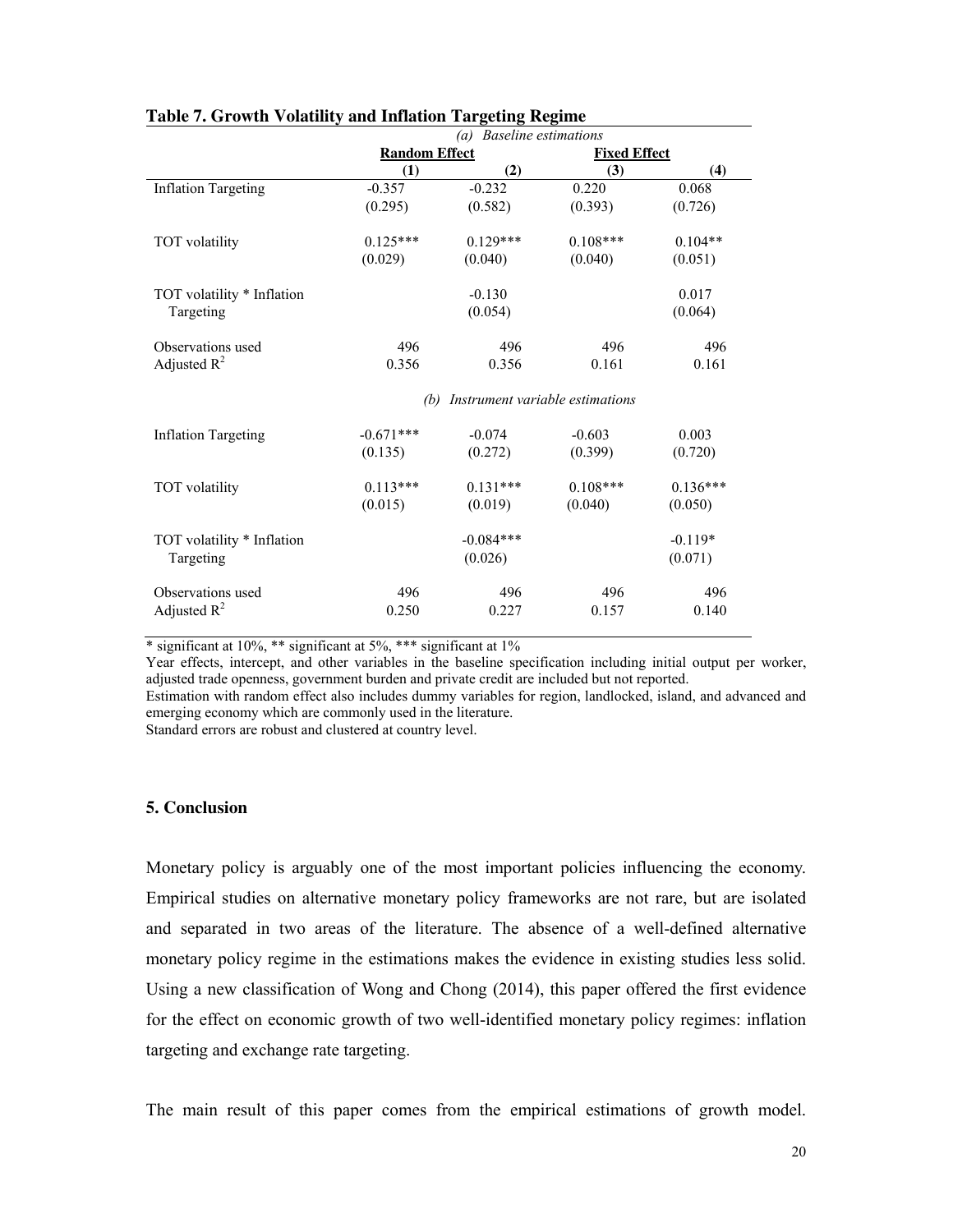Inflation targeting is found to have a significantly positive effect on economic growth under both an augmented Solow model and other empirical growth models. This conclusion is robust across various model specifications and exclusions of outliers. The use of the proportion of countries that peg their currency in a region to instrument the adoption of inflation targeting policy also provides similar results. On the magnitude of growth effect, the estimated coefficients in most models suggest that an inflation targeting regime grows 0.8% to 1.1% faster than the exchange rate targeting regime per annum. This magnitude in general agrees with some other findings in the related literature<sup>24</sup> but this conclusion is more solid with a well-defined counterfactual monetary policy in the analysis.

Inflation targeting has been emerging as one of the major monetary policy frameworks and receives increasing attention in the literature. Unfortunately, empirical works on the effect of inflation targeting policy on the economy usually cover a relatively limited number of countries and relatively short periods. Using a classification covering nearly 200 countries and a period from 1974 to 2009, this paper offers solid evidence on the growth-enhancing effect of this new emerging regime.

<sup>&</sup>lt;sup>24</sup> See, for example, Levy-Yeyati and Sturzenegger (2003), who report a negative growth effect of 0.7% to 1.3% on fixed exchange rate using the random effect model. Even though the results are not statistically significant, Ball and Sheridan (2005) provide an estimated growth effect of 0.7% to 1.9% on economic growth.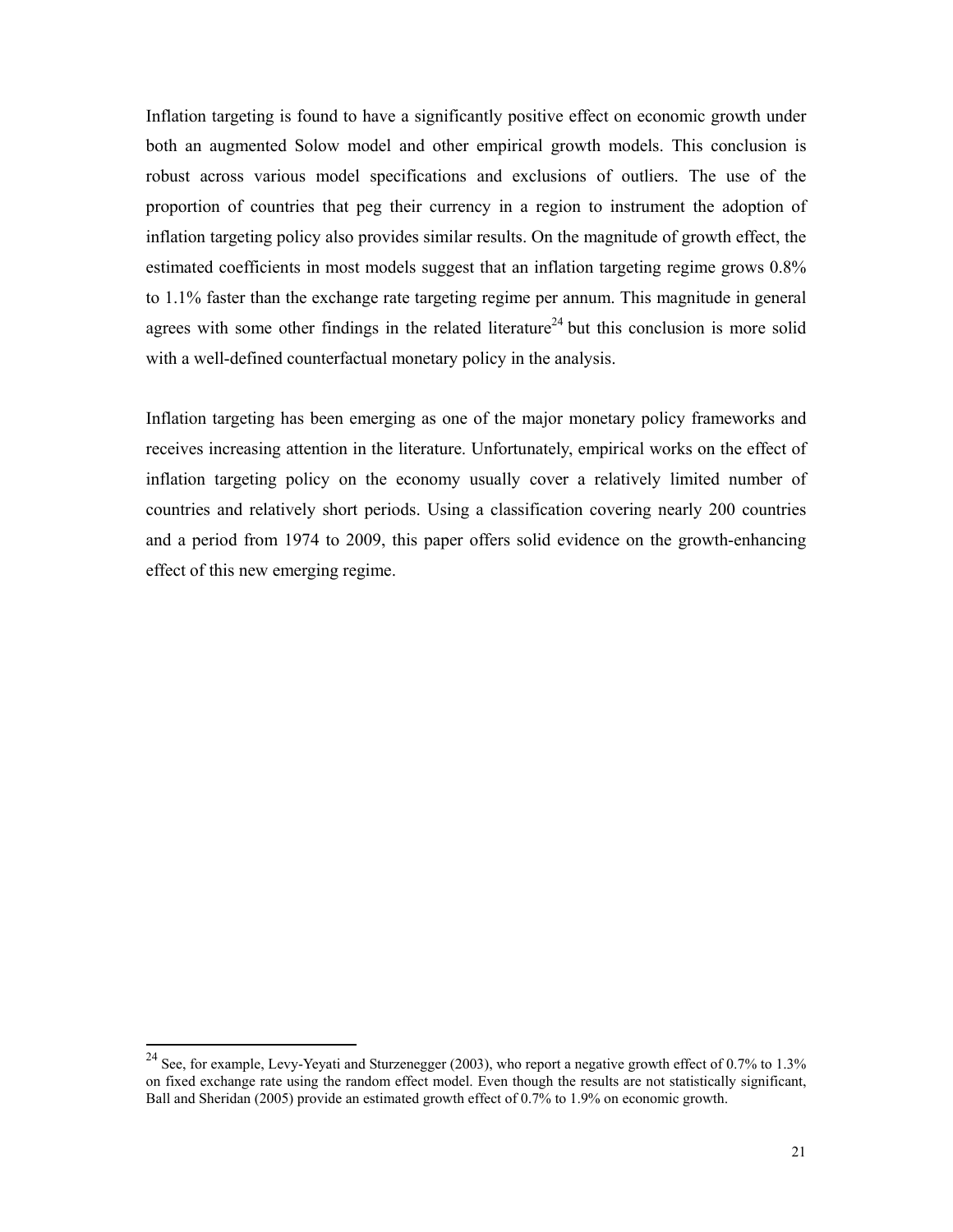#### **References:**

- Aghion, Philippe, Philippe Bacchetta, Romain Ranciere, and Kenneth Rogoff. 2009. "Exchange Rate Volatility and Productivity Growth: The Role of Financial Development." *Journal of Monetary Economics*, 26, 494-513.
- Arellano, Manuel, and Stephen Bond. 1991. "Some Tests of Specification for Panel Data: Monte Carlo Evidence and an Application to Employment Equations." *Review of Economic Studies*, 58(2), 277-297.
- Arellano, Manuel, and Olympia Bover. 1995. "Another Look at The Instrumental Variable Estimation of Error-components Models." *Journal of Econometrics*, 68(1), 29-51.
- Bailliu, Jeannine, Robert Lafrance, and Jean-François Perrault. 2003. "Does Exchange Rate Policy Matter for Growth?" *International Finance*, 6(3), 381-414.
- Ball, Laurence. 2011. "The Performance of Alternative Monetary Regimes" In *Handbook of Monetary Economics*, edited by Friedman, Benjamin and Michael Woodford, North-Holland.
- Ball, Laurence, and Niamh Sheridan. 2005. "Does Inflation Targeting Matter?" In *The Inflation-Targeting Debate*, edited by Bernanke, Ben and Michael Woodford, Chicago, University Of Chicago Press.
- Barro, Robert and Jong-Wha Lee. 2010. "A New Data Set of Educational Attainment in the World, 1950-2010. " *Journal of Development Economics*, 104, 184-198.
- Beck, Thorsten, George Clarke, Alberto Groff, Philip Keefer, and Patrick Walsh. 2001. "New Tools in Comparative Political Economy: The Database of Political Institutions." *World Bank Economic Review*, 15(1), 165-176.
- Bernanke, Ben S., Thomas Laubach, Frederic S. Mishkin and Adam S. Posen. 1999. *Inflation Targeting: Lessons from the International Experience*. Princeton: Princeton University Press.
- Bernanke, Ben S. and Ilian Mihov. 1997. "What does the Bundesbank Target?" *European Economic Review*, 41(6), 1025-1053.
- Bernanke, Ben S. and Frederic S. Mishkin. 1997. "Inflation Targeting: A New Framework for Monetary Policy?" *Journal of Economic Perspectives*, 11(2), 97-116.
- Blundell, Richard, and Stephen Bond. 1998. "Initial Conditions and Moment Restrictions in Dynamic Panel Data Models. " *Journal of Econometrics*, 87(1), 115-143.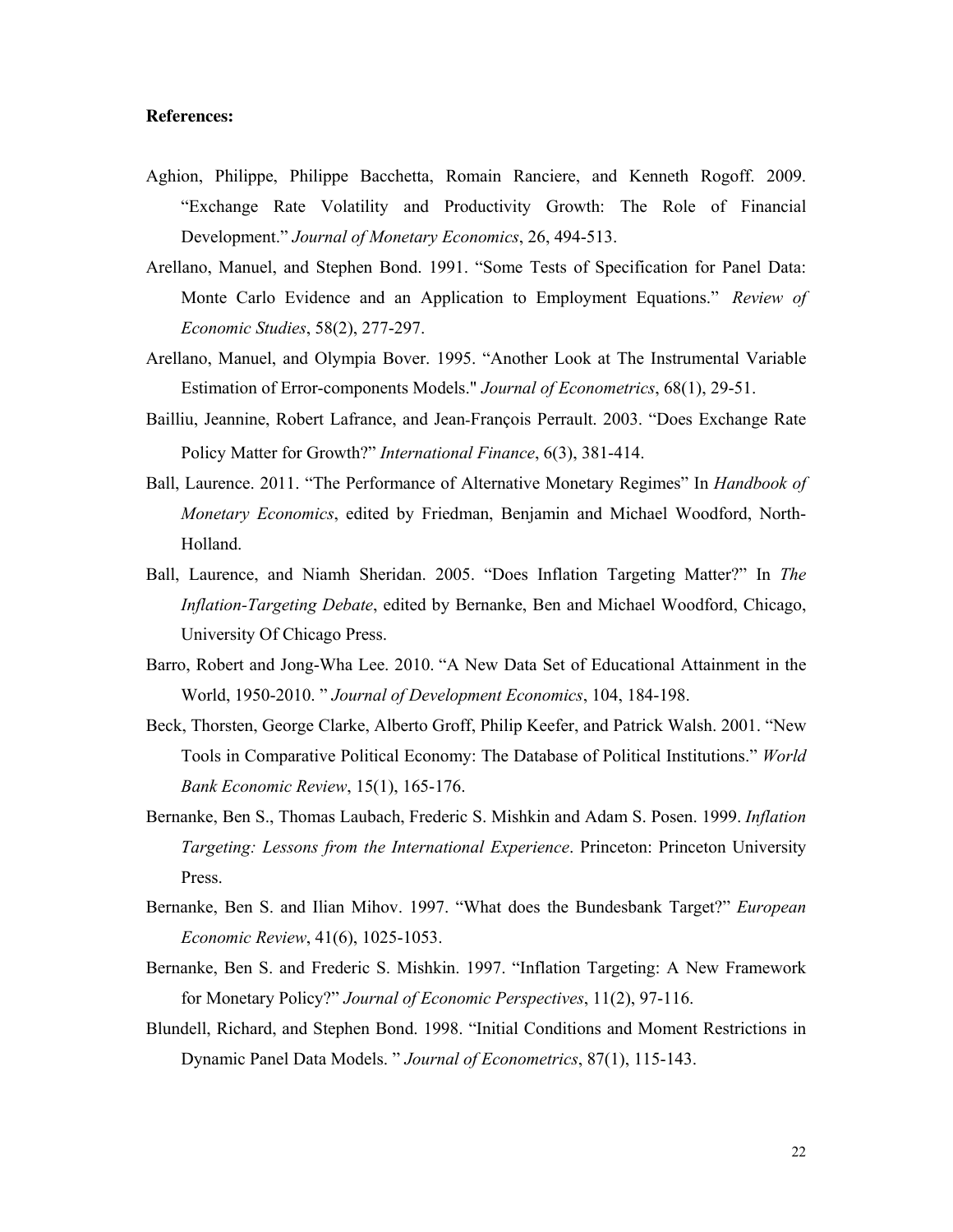- Calvo, Guillermo A. and Carmen M. Reinhart. 2002. "Fear of Floating." *Quarterly Journal of Economics*, 117(2), 379-408.
- Carare, Alina and Mark R. Stone. 2006. "Inflation Targeting Regimes." *European Economic Review*, 50(5), 1297-1315.
- Clarida, Richard, Jordi Galí and Mark Gertler. 1998. "Monetary Policy Rules in Practice: Some International Evidence" *European Economic Review*, 42(6), 1033-1067.
- Frankel, Jeffrey and Andrew Rose. 2002. "An Estimate of The Effect of Common Currencies on Trade and Income." *Quarterly Journal of Economics*, 437-466.
- Friedman, Milton. 1968. "The Role of Monetary Policy." *American Economic Review,* 83(1), 1-17.
- Ghosh, Atish R., Anne-Marie Gulde and Holger Wolf. 2003. *Exchange Rate Regimes: Choices and Consequences*. MIT Press, Cambridge, MA.
- Gerlach, Stefan. 1999. "Who Targets Inflation Explicitly?" *European Economic Review*, 43(7), 1257-1277.
- Heston, Alan Robert Summers and Bettina Aten, Penn World Table Version 7.1, Center for International Comparisons of Production, Income and Prices at the University of Pennsylvania, Nov 2012.
- Husain, Aasim M., Ashoka Mody and Kenneth S. Rogoff. 2005. "Exchange Rate Regime Durability and Performance in Developing versus Advanced Economies." *Journal of Monetary Economics*, 52(1): 35-64.
- Klein, Michael and Shambaugh, Jay. 2006. "Fixed Exchange Rates and Trade" *Journal of International Economics*, 70: 359-383.
- Klein, Michael W. and Jay C. Shambaugh. 2010. *Exchange Rate Regimes in the Modern Era*. MIT Press, Cambridge, MA.
- Levine, Ross and David Renelt. 1992. "A Sensitivity Analysis of Cross-country Growth Regressions." *American Economic Review*, 82(4), 942-963.
- Levine, Ross, Norman Loayza, and Thorsten Beck. 2000. "Financial Intermediation and Growth: Causality and Causes." *Journal of Monetary Economics*, 46(1), 31-77.
- Levy-Yeyati, Eduardo and Federico Sturzenegger. 2003. "To Float or to Fix: Evidence on the Impact of Exchange Rate Regimes on Growth." *American Economic Review* 93(4), 1173-1193.
- Levy-Yeyati, Eduardo and Federico Sturzenegger. 2005. "Classifying Exchange Rate Regimes: Deeds vs. Words." *European Economic Review*, 49(6), 1603-1635.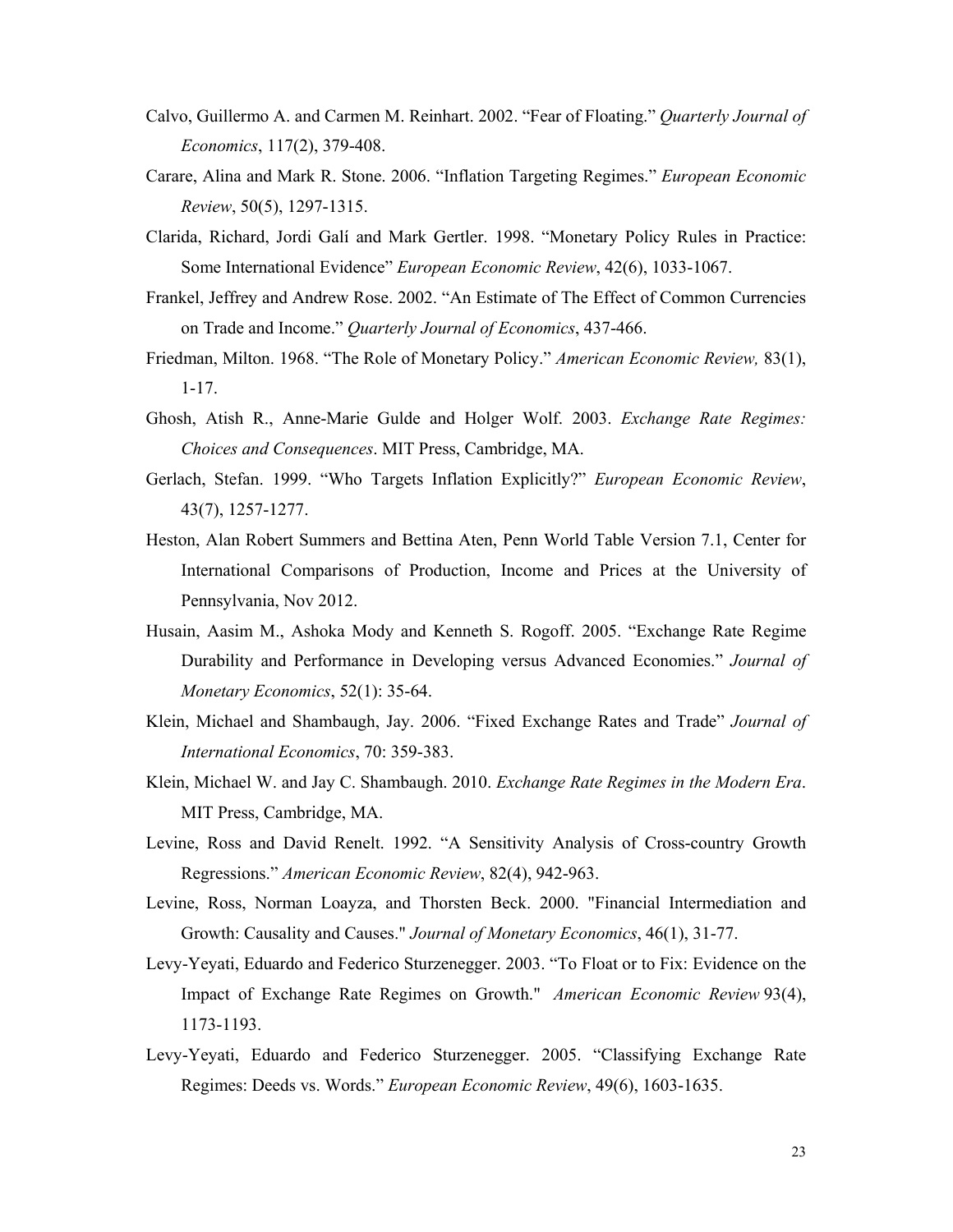- Levy Yeyati, Eduardo, Federico Sturzenegger and Iliana Reggio. 2010. "On the Endogeneity of Exchange Rate Regimes." *European Economic Review*, 54(5), 659-677.
- Lin, Shu, and Haichun Ye. 2007. "Does Inflation Targeting Make a Difference? Evaluating the Treatment Effect of Inflation Targeting in Seven Industrial Countries", *Journal of Monetary Economics*, 54(8), 2521-2533.
- Lin, Shu, and Haichun Ye. 2009. "Does Inflation Targeting Make a Difference in Developing Countries?" *Journal of Development Economics* 89(1), 118-123.
- Mankiw, N. Gregory, David Romer and David N. Weil. 1992. "A Contribution to the Empirics of Economic Growth." *Quarterly Journal of Economics*, 107(2), 407-437.
- Mishkin, Frederic S. 1999. "International Experiences with Different Monetary Policy Regimes." *Journal of Monetary Economics*, 43(3), 579-605.
- Mishkin, Frederic S. 2001. "From Monetary Targeting to Inflation Targeting: Lessons from Industrialized Countries." World Bank Policy Research Working Paper No. 2684.
- Mishkin, Frederic and Klaus Schmidt-Hebbel. 2002. "One Decade of Inflation Targeting in the World: What Do We Know and What Do We Need to Know?" In *Inflation Targeting: Design, Performance, Challenges*, edited by Loayza, Norman and Raimundo Soto. Santiago: Central Bank of Chile.
- Reinhart, Carmen M. and Kenneth S. Rogoff. 2004. "The Modern History of Exchange Rate Arrangements: A Reinterpretation. " *Quarterly Journal of Economics*, 119(1), 1-48.
- Reinhart, Carmen M. and Kenneth S. Rogoff. 2011. "From Financial Crash to Debt Crisis." *American Economic Review*, 101(5), 1676-1706.
- Roodman, David. 2009. "A Note on The Theme of Too Many Instruments. " *Oxford Bulletin of Economics and Statistics,* 71(1), 135-158.
- Rose, Andrew. 2000. "One Money, One Market: The Effect of Common Currencies on Trade" *Economic Policy*, 8-45.
- Rose, Andrew K. 2007. "A Stable International Monetary System Emerges: Inflation Targeting is Bretton Woods, Reversed." *Journal of International Money and Finance*, 26(5), 663-681.
- Rose, Andrew K. 2011. "Exchange Rate Regimes in the Modern Era: Fixed, Floating, and Flaky." *Journal of Economic Literature*, 49(3), 652-672.
- Rose, Andrew and Van Winccop, Eric. 2001. "National Money as a Barrier to International Trade: The Real Case for Currency Union." *AEA Papers and Proceedings*, 91(2), 170- 192.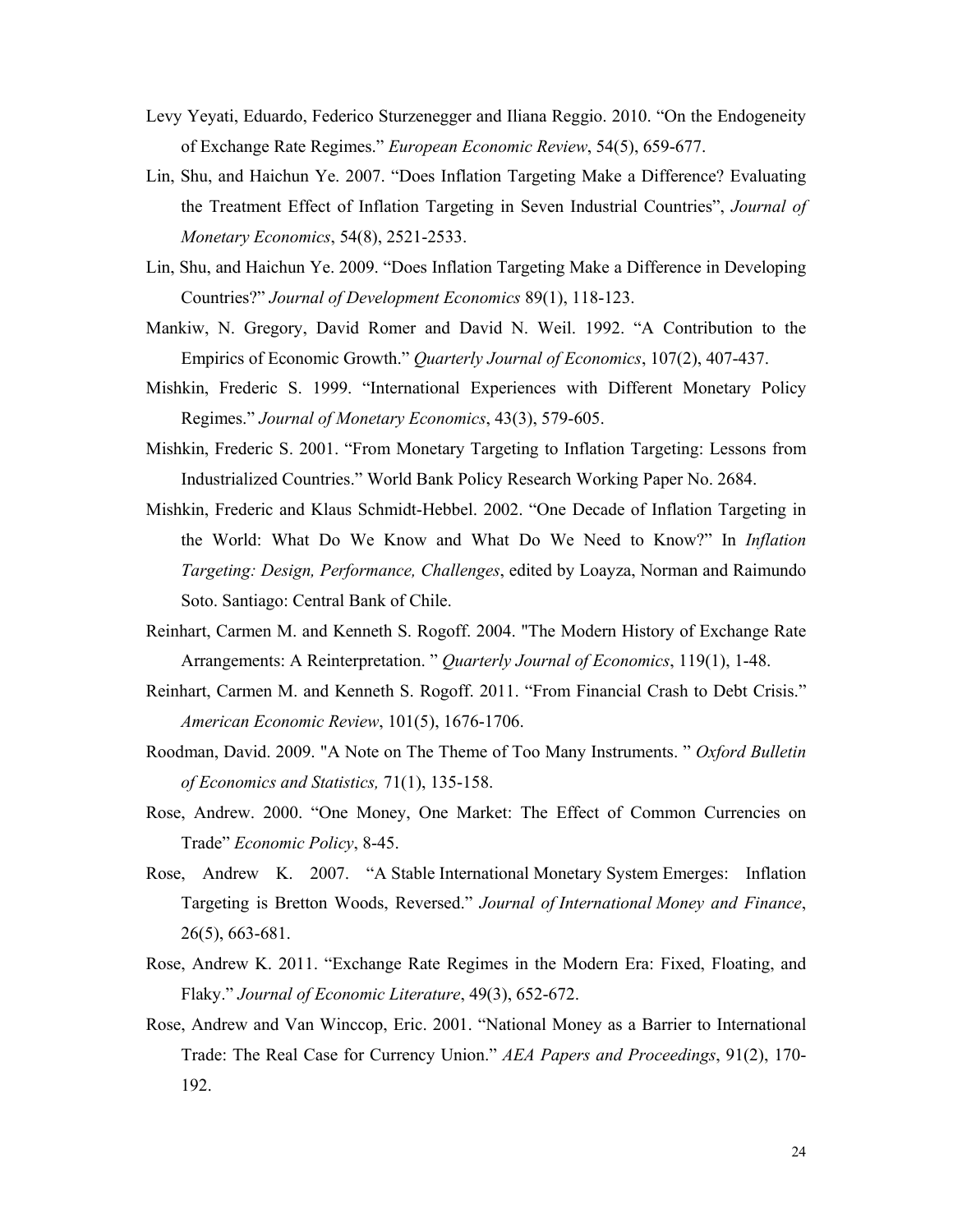- Rudebusch, Glenn and Lars E. O. Svensson. 1999. "Policy Rules for Inflation Targeting." In Monetary Policy Rules, edited by John B. Taylor. Chicago: University of Chicago Press: 203-262.
- Stone, Mark R. and Ashok J. Bhundia. 2004. "A New Taxonomy of Monetary Regimes." IMF Working Paper No. WP/04/191.
- Svensson, Lars E. O. 1999. "Inflation Targeting as a Monetary Policy Rule." *Journal of Monetary Economics*, 43(3), 607-654.
- Tenreyro, Silvana. 2007. "On the Trade Impact of Nominal Exchange Rate Volatility. " *Journal of Development Economics*, 82(2), 485-508.
- Walsh, Carl E. 2009. "Inflation Targeting: What Have We Learned?" *International Finance,* 12(2), 195-233.
- Windmeijer, Frank. 2005. "A Finite Sample Correction for the Variance of Linear Efficient Two-step GMM Estimators." *Journal of Econometrics*, 126(1), 25-51.
- Wong, Kin Ming and Chong, Terence Tai-Leung. 2014. "A Tale of Two Regimes: Classifying and Revisiting the Monetary Policy Regimes", Working Paper No. 25, Institute of Global Economics and Finance, The Chinese University of Hong Kong.